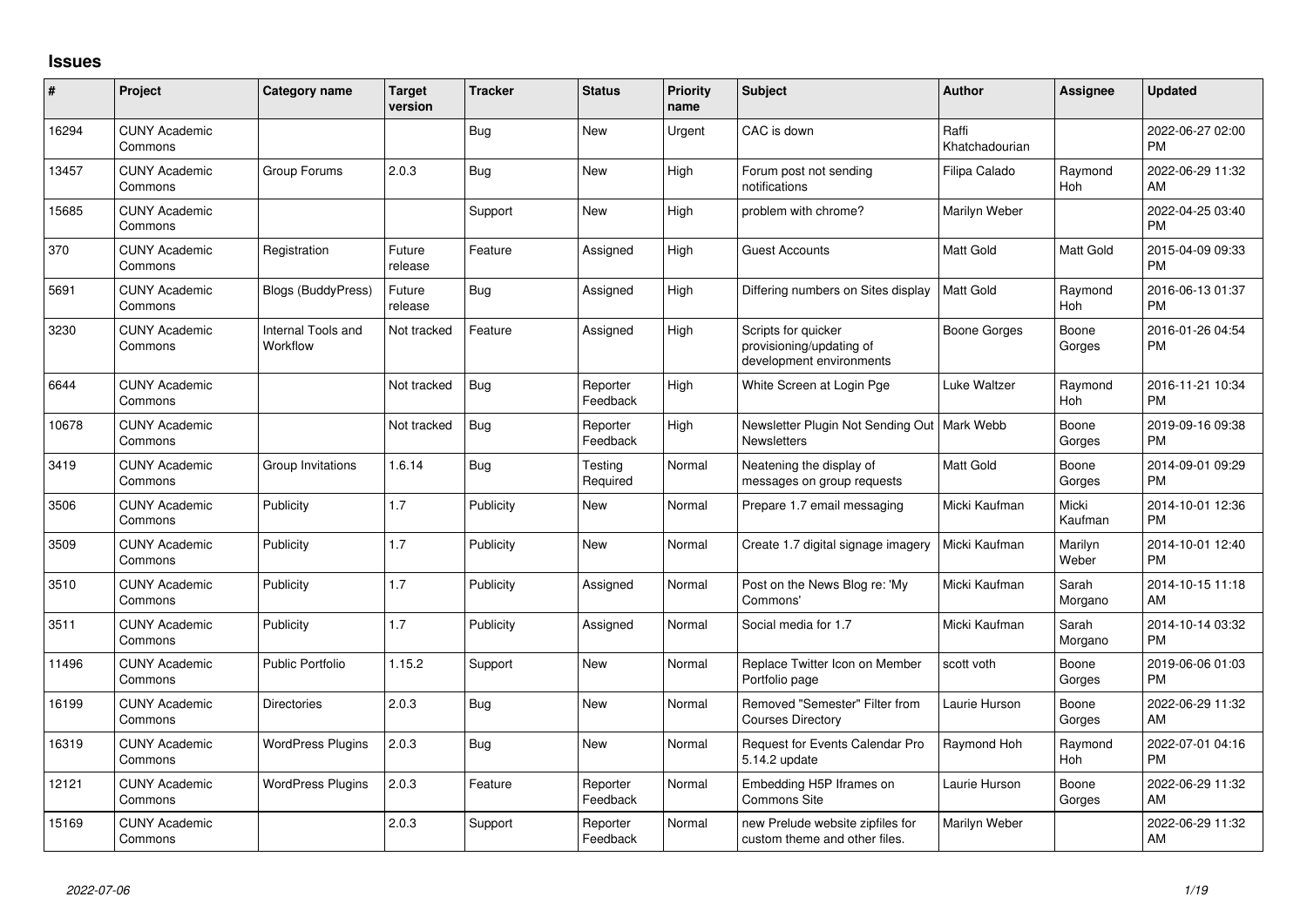| $\sharp$ | Project                         | <b>Category name</b>     | <b>Target</b><br>version | <b>Tracker</b> | <b>Status</b>        | <b>Priority</b><br>name | Subject                                                                                    | Author                  | <b>Assignee</b> | <b>Updated</b>                |
|----------|---------------------------------|--------------------------|--------------------------|----------------|----------------------|-------------------------|--------------------------------------------------------------------------------------------|-------------------------|-----------------|-------------------------------|
| 15613    | <b>CUNY Academic</b><br>Commons |                          | 2.0.3                    | Feature        | Reporter<br>Feedback | Normal                  | Adding "Passster" plugin                                                                   | Laurie Hurson           |                 | 2022-06-29 11:32<br>AM        |
| 15655    | <b>CUNY Academic</b><br>Commons |                          | 2.0.3                    | Support        | Reporter<br>Feedback | Normal                  | Event Aggregator plugin?                                                                   | Marilyn Weber           |                 | 2022-06-29 11:32<br>AM        |
| 11649    | <b>CUNY Academic</b><br>Commons | <b>WordPress Plugins</b> | 2.0.3                    | Bug            | In Progress          | Normal                  | CC license displayed on every<br>page                                                      | Gina Cherry             | Raymond<br>Hoh  | 2022-06-29 11:32<br>AM        |
| 14792    | <b>CUNY Academic</b><br>Commons |                          |                          | Bug            | New                  | Normal                  | Inconsistent email notifications<br>from gravity forms                                     | Raffi<br>Khatchadourian |                 | 2021-10-04 01:50<br><b>PM</b> |
| 14908    | <b>CUNY Academic</b><br>Commons | Performance              |                          | Bug            | <b>New</b>           | Normal                  | Stale object cache on cdev                                                                 | Raymond Hoh             | Boone<br>Gorges | 2021-12-07 09:45<br>AM        |
| 14936    | <b>CUNY Academic</b><br>Commons |                          |                          | <b>Bug</b>     | <b>New</b>           | Normal                  | Commons websites blocked by<br>SPS campus network                                          | Laurie Hurson           |                 | 2021-11-03 03:57<br><b>PM</b> |
| 14940    | <b>CUNY Academic</b><br>Commons |                          |                          | <b>Bug</b>     | <b>New</b>           | Normal                  | Discrepancy between Commons<br>profile "sites" and actual # of sites                       | Laurie Hurson           |                 | 2021-11-08 11:09<br>AM        |
| 15045    | <b>CUNY Academic</b><br>Commons |                          |                          | Support        | <b>New</b>           | Normal                  | no result for KCeL in the search<br>box on the commons                                     | Marilyn Weber           |                 | 2021-12-10 11:29<br>AM        |
| 15565    | <b>CUNY Academic</b><br>Commons |                          |                          | Support        | New                  | Normal                  | Events - send updates to an email<br>listserv                                              | Marilyn Weber           |                 | 2022-03-10 01:06<br><b>PM</b> |
| 15757    | <b>CUNY Academic</b><br>Commons |                          |                          | <b>Bug</b>     | New                  | Normal                  | Members # do not match                                                                     | Laurie Hurson           |                 | 2022-03-30 04:52<br><b>PM</b> |
| 15767    | <b>CUNY Academic</b><br>Commons | WordPress (misc)         |                          | Support        | New                  | Normal                  | Site loading slowly                                                                        | scott voth              | Boone<br>Gorges | 2022-04-04 08:56<br><b>PM</b> |
| 16177    | <b>CUNY Academic</b><br>Commons | Reply By Email           |                          | Bug            | <b>New</b>           | Normal                  | Switch to Inbound mode for RBE                                                             | Raymond Hoh             | Raymond<br>Hoh  | 2022-05-30 04:32<br>PM        |
| 16255    | <b>CUNY Academic</b><br>Commons | WordPress (misc)         |                          | <b>Bug</b>     | New                  | Normal                  | Need to define 'MULTISITE'<br>constant in wp-config.php                                    | Raymond Hoh             |                 | 2022-06-19 09:31<br>AM        |
| 16307    | <b>CUNY Academic</b><br>Commons |                          |                          | Bug            | <b>New</b>           | Normal                  | Add brief messaging to<br>accept/decline group membership<br>requests                      | <b>Matt Gold</b>        | Boone<br>Gorges | 2022-06-27 06:13<br><b>PM</b> |
| 16314    | <b>CUNY Academic</b><br>Commons | <b>WordPress Plugins</b> |                          | Feature        | New                  | Normal                  | Install Multicollab plug-in?                                                               | Raffi<br>Khatchadourian |                 | 2022-06-29 03:44<br><b>PM</b> |
| 16318    | <b>CUNY Academic</b><br>Commons |                          |                          | <b>Bug</b>     | <b>New</b>           | Normal                  | Unable to Access block editor or<br>embed YouTube videos in new<br>pages, in one site only | <b>Syelle Graves</b>    |                 | 2022-07-01 06:53<br><b>PM</b> |
| 16332    | <b>CUNY Academic</b><br>Commons |                          |                          | Feature        | <b>New</b>           | Normal                  | Refining the OER Tag: Remove<br>OER tag option from Creation<br>Process                    | Laurie Hurson           |                 | 2022-07-05 01:07<br><b>PM</b> |
| 16335    | <b>CUNY Academic</b><br>Commons |                          |                          | Feature        | New                  | Normal                  | Revisiting options and functions of<br>Creative Commons license widget                     | Laurie Hurson           |                 | 2022-07-06 11:17<br>AM        |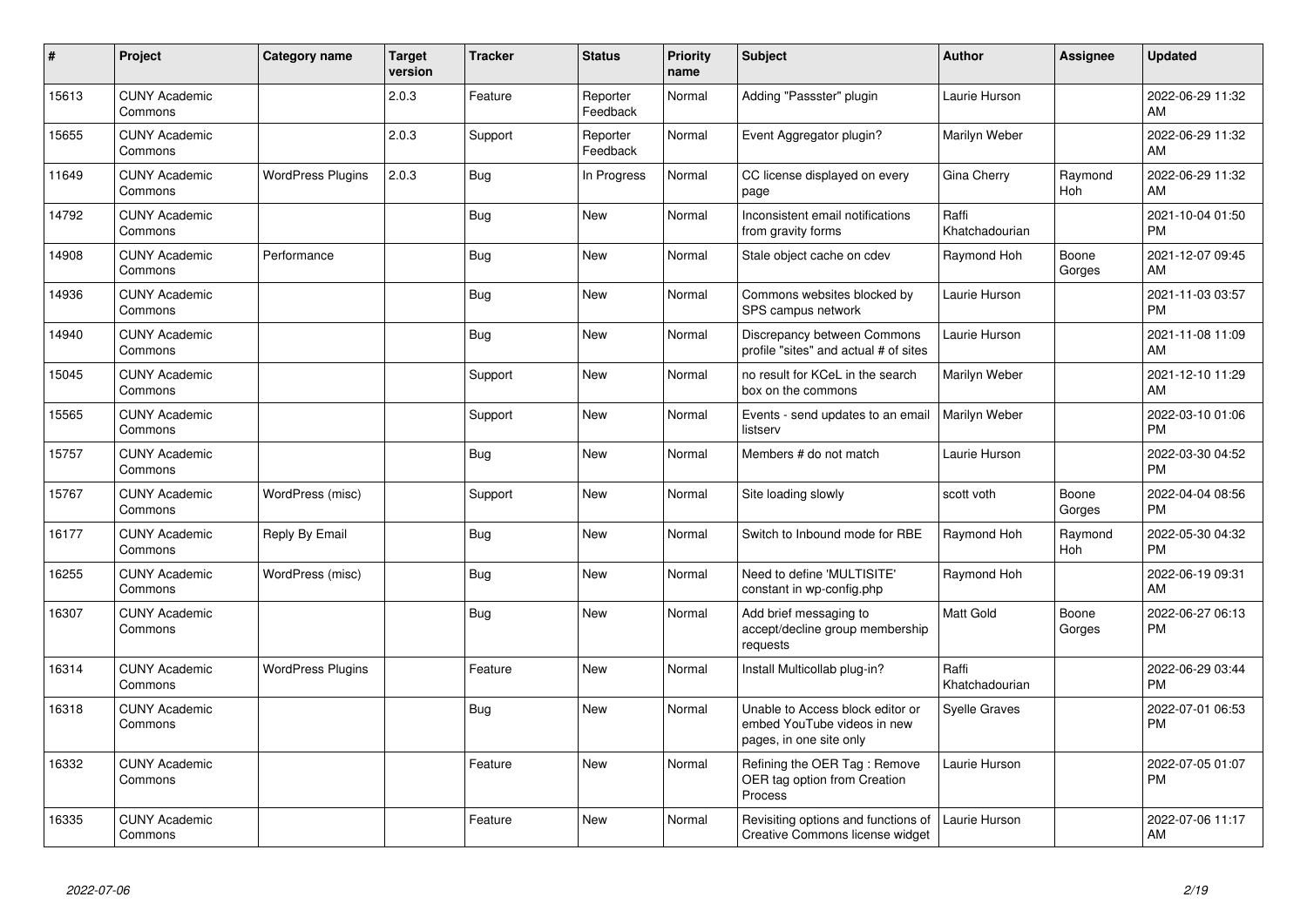| #     | Project                                                                 | <b>Category name</b>           | <b>Target</b><br>version | <b>Tracker</b> | <b>Status</b>        | <b>Priority</b><br>name | <b>Subject</b>                                             | <b>Author</b>           | <b>Assignee</b>     | <b>Updated</b>                |
|-------|-------------------------------------------------------------------------|--------------------------------|--------------------------|----------------|----------------------|-------------------------|------------------------------------------------------------|-------------------------|---------------------|-------------------------------|
| 11968 | JustPublics@365<br>MediaCamp                                            |                                |                          | Feature        | <b>New</b>           | Normal                  | Nanoscience Retractable Display<br>Unit                    | Donald Cherry           | Bonnie<br>Eissner   | 2021-02-19 08:50<br>AM        |
| 2571  | <b>NYCDH Community</b><br>Site                                          |                                |                          | Feature        | Assigned             | Normal                  | Add Google custom search box to<br>homepage                | Mark Newton             | Raymond<br>Hoh      | 2013-05-18 07:49<br><b>PM</b> |
| 2574  | <b>NYCDH Community</b><br>Site                                          |                                |                          | Feature        | Assigned             | Normal                  | Add Way to Upload Files to<br>Groups                       | <b>Mark Newton</b>      | Raymond<br>Hoh      | 2013-05-18 07:46<br><b>PM</b> |
| 8992  | <b>NYCDH Community</b><br>Site                                          |                                |                          | Bug            | Assigned             | Normal                  | Multiple RBE error reports                                 | <b>Matt Gold</b>        | Raymond<br>Hoh      | 2017-12-11 05:43<br><b>PM</b> |
| 14784 | <b>CUNY Academic</b><br>Commons                                         |                                |                          | Support        | Reporter<br>Feedback | Normal                  | User report of logo problem when<br>using Customizer theme | Marilyn Weber           |                     | 2021-09-17 10:25<br>AM        |
| 15260 | <b>CUNY Academic</b><br>Commons                                         |                                |                          | Support        | Reporter<br>Feedback | Normal                  | Diacritical markings   European<br><b>Stages</b>           | Marilyn Weber           |                     | 2022-02-04 08:16<br>AM        |
| 15370 | <b>CUNY Academic</b><br>Commons                                         |                                |                          | Support        | Reporter<br>Feedback | Normal                  | All-in-One Event Calendar?                                 | Marilyn Weber           |                     | 2022-02-17 11:03<br>AM        |
| 15516 | <b>CUNY Academic</b><br>Commons                                         | <b>WordPress Plugins</b>       |                          | <b>Bug</b>     | Reporter<br>Feedback | Normal                  | Can't publish or save draft of post<br>on wordpress.com    | Raffi<br>Khatchadourian | Raymond<br>Hoh      | 2022-03-02 05:52<br><b>PM</b> |
| 16099 | <b>CUNY Academic</b><br>Commons                                         |                                |                          | Support        | Reporter<br>Feedback | Normal                  | request for Newsletter Glue                                | Marilyn Weber           |                     | 2022-05-13 12:14<br><b>PM</b> |
| 16110 | <b>CUNY Academic</b><br>Commons                                         |                                |                          | Support        | Reporter<br>Feedback | Normal                  | remove Creative Commons<br>license from pages?             | Marilyn Weber           | Raymond<br>Hoh      | 2022-05-17 06:11<br><b>PM</b> |
| 16245 | <b>CUNY Academic</b><br>Commons                                         | WordPress (misc)               |                          | Bug            | Reporter<br>Feedback | Normal                  | Save Button missing on<br>WordPress Profile page           | scott voth              | Raymond<br>Hoh      | 2022-06-16 03:09<br><b>PM</b> |
| 16290 | <b>CUNY Academic</b><br>Commons                                         |                                |                          | Feature        | Reporter<br>Feedback | Normal                  | Add Table Of Contents Block<br>plug-in                     | Raffi<br>Khatchadourian |                     | 2022-06-24 10:26<br>AM        |
| 2573  | <b>NYCDH Community</b><br>Site                                          |                                |                          | Feature        | Reporter<br>Feedback | Normal                  | Add dh_nyc twitter list feed to site                       | <b>Mark Newton</b>      | Matt Gold           | 2013-05-16 11:42<br><b>PM</b> |
| 12062 | AD/O365 Transition<br>from NonMatric to<br><b>Matriculated Students</b> |                                |                          | Feature        | In Progress          | Normal                  | create solution and console project   Emilio Rodriguez     |                         | Emilio<br>Rodriguez | 2019-11-12 03:56<br><b>PM</b> |
| 10439 | <b>CUNY Academic</b><br>Commons                                         | Design                         | 2.1.0                    | Design/UX      | New                  | Normal                  | Create Style Guide for Commons                             | Sonja Leix              | Sara Cannon         | 2022-06-28 01:43<br><b>PM</b> |
| 13891 | <b>CUNY Academic</b><br>Commons                                         | Internal Tools and<br>Workflow | 2.1.0                    | Feature        | New                  | Normal                  | Migrate automated linting to<br>GitHub Actions             | Boone Gorges            | Jeremy Felt         | 2022-06-29 11:13<br>AM        |
| 15194 | <b>CUNY Academic</b><br>Commons                                         | Internal Tools and<br>Workflow | 2.1.0                    | Feature        | <b>New</b>           | Normal                  | PHPCS sniff for un-restored<br>switch to blog() calls      | Boone Gorges            | Jeremy Felt         | 2022-05-26 10:45<br>AM        |
| 15883 | <b>CUNY Academic</b><br>Commons                                         |                                | 2.1.0                    | Feature        | New                  | Normal                  | Release BPGES update                                       | Boone Gorges            | Boone<br>Gorges     | 2022-05-26 10:39<br>AM        |
| 13946 | <b>CUNY Academic</b><br>Commons                                         | <b>WordPress Plugins</b>       | 2.1.0                    | Support        | Assigned             | Normal                  | Custom Embed handler For<br>OneDrive files                 | scott voth              | Raymond<br>Hoh      | 2022-05-26 10:46<br>AM        |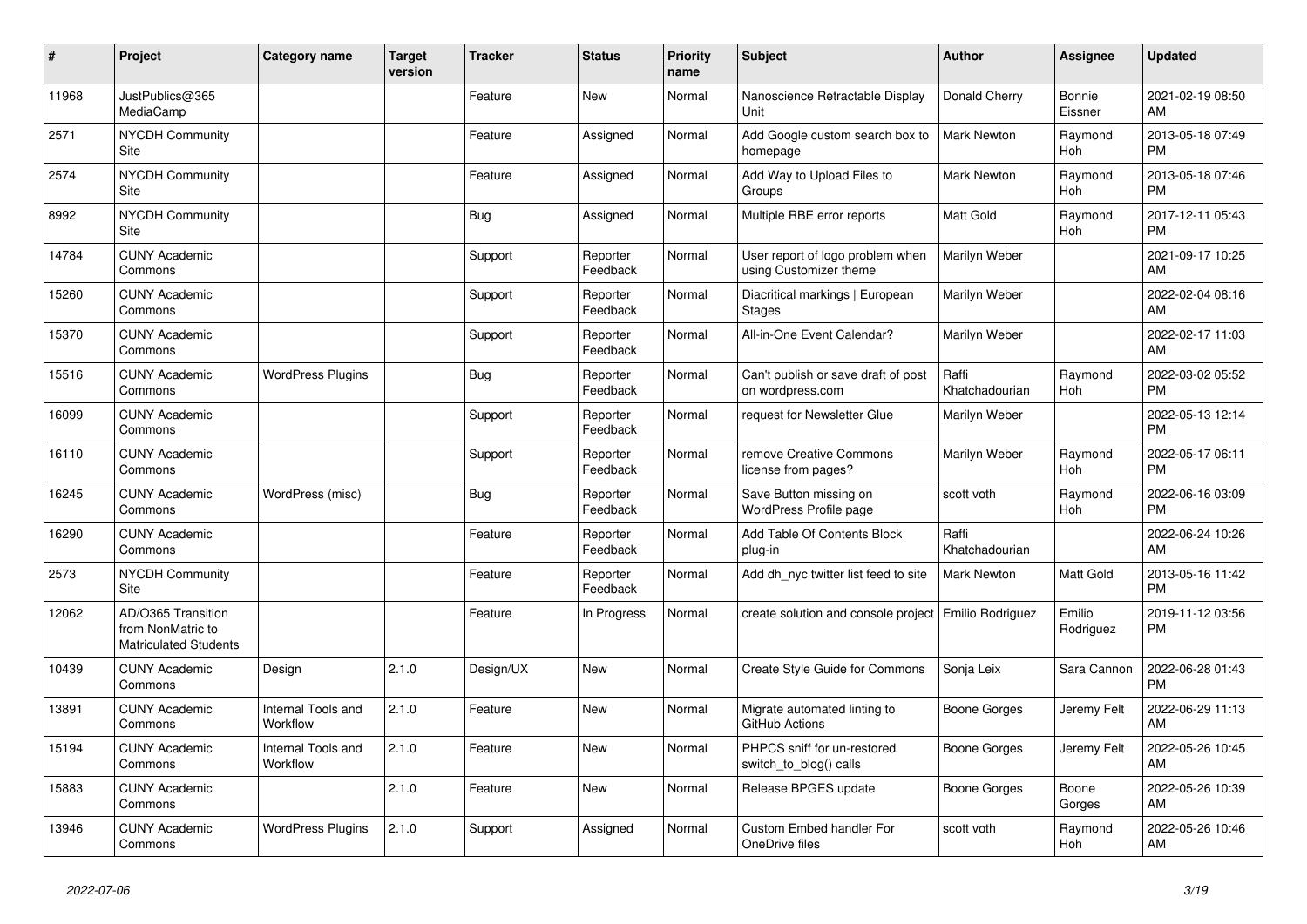| #    | Project                         | <b>Category name</b>     | <b>Target</b><br>version | <b>Tracker</b> | <b>Status</b> | Priority<br>name | <b>Subject</b>                                                                    | <b>Author</b>           | <b>Assignee</b>     | <b>Updated</b>                |
|------|---------------------------------|--------------------------|--------------------------|----------------|---------------|------------------|-----------------------------------------------------------------------------------|-------------------------|---------------------|-------------------------------|
| 308  | <b>CUNY Academic</b><br>Commons | Registration             | Future<br>release        | Feature        | New           | Normal           | Group recommendations for<br>signup process                                       | <b>Boone Gorges</b>     | Samantha<br>Raddatz | 2015-11-09 05:07<br><b>PM</b> |
| 364  | <b>CUNY Academic</b><br>Commons | <b>WordPress Plugins</b> | Future<br>release        | Feature        | New           | Normal           | <b>Bulletin Board</b>                                                             | Matt Gold               |                     | 2015-01-05 08:50<br><b>PM</b> |
| 2753 | <b>CUNY Academic</b><br>Commons | <b>Public Portfolio</b>  | Future<br>release        | Feature        | New           | Normal           | Create actual actual tagification in<br>academic interests and other fields       | Micki Kaufman           | Boone<br>Gorges     | 2015-01-05 08:52<br><b>PM</b> |
| 3059 | <b>CUNY Academic</b><br>Commons | Group Forums             | Future<br>release        | Design/UX      | New           | Normal           | Forum Post Permissable Content<br><b>Explanatory Text</b>                         | Chris Stein             | Chris Stein         | 2015-04-02 11:27<br>AM        |
| 3580 | <b>CUNY Academic</b><br>Commons | Group Blogs              | Future<br>release        | Feature        | New           | Normal           | Multiple blogs per group                                                          | Boone Gorges            | Boone<br>Gorges     | 2018-02-20 02:02<br><b>PM</b> |
| 3691 | <b>CUNY Academic</b><br>Commons | <b>WordPress Plugins</b> | Future<br>release        | <b>Bug</b>     | New           | Normal           | <b>WPMU Domain Mapping</b><br>Debugging on cdev                                   | Raymond Hoh             | Matt Gold           | 2014-12-12 09:04<br>AM        |
| 4222 | <b>CUNY Academic</b><br>Commons | User Experience          | Future<br>release        | Design/UX      | New           | Normal           | Add information to 'Delete<br>Account' page                                       | Samantha Raddatz        | scott voth          | 2015-06-26 11:35<br>AM        |
| 4225 | <b>CUNY Academic</b><br>Commons | DiRT Integration         | Future<br>release        | Design/UX      | New           | Normal           | Add information to DIRT page (in<br>Create a Group)                               | Samantha Raddatz        | Matt Gold           | 2015-06-26 03:14<br><b>PM</b> |
| 4226 | <b>CUNY Academic</b><br>Commons | <b>BuddyPress Docs</b>   | Future<br>release        | Design/UX      | New           | Normal           | Add option to connect a Doc with a<br>Group                                       | Samantha Raddatz        | Samantha<br>Raddatz | 2015-09-09 04:08<br><b>PM</b> |
| 4253 | <b>CUNY Academic</b><br>Commons | <b>Public Portfolio</b>  | Future<br>release        | Design/UX      | New           | Normal           | Encourage users to add portfolio<br>content                                       | Samantha Raddatz        | Samantha<br>Raddatz | 2015-07-07 11:32<br>AM        |
| 4481 | <b>CUNY Academic</b><br>Commons | Events                   | Future<br>release        | Feature        | New           | Normal           | Group admins/mods should have<br>the ability to unlink an event from<br>the group | <b>Boone Gorges</b>     | Boone<br>Gorges     | 2017-04-24 03:53<br><b>PM</b> |
| 4592 | <b>CUNY Academic</b><br>Commons | Events                   | Future<br>release        | Design/UX      | New           | Normal           | Event Creation - Venue Dropdown<br>Slow                                           | Samantha Raddatz        | Boone<br>Gorges     | 2015-09-14 04:56<br><b>PM</b> |
| 4622 | <b>CUNY Academic</b><br>Commons | <b>Public Portfolio</b>  | Future<br>release        | Design/UX      | New           | Normal           | <b>Profile Visibility Settings</b>                                                | Samantha Raddatz        | Samantha<br>Raddatz | 2015-09-21 12:18<br><b>PM</b> |
| 4635 | <b>CUNY Academic</b><br>Commons | Authentication           | Future<br>release        | Feature        | New           | Normal           | Allow non-WP authentication                                                       | Boone Gorges            | Sonja Leix          | 2019-03-01 02:05<br><b>PM</b> |
| 5182 | <b>CUNY Academic</b><br>Commons | Social Paper             | Future<br>release        | Design/UX      | New           | Normal           | "Publishing" a private paper on<br>social paper?                                  | Raffi<br>Khatchadourian | Boone<br>Gorges     | 2016-10-13 04:12<br><b>PM</b> |
| 5183 | <b>CUNY Academic</b><br>Commons | Social Paper             | Future<br>release        | Design/UX      | New           | Normal           | Creating a new paper when<br>viewing an existing paper                            | Raffi<br>Khatchadourian | Samantha<br>Raddatz | 2016-02-02 12:09<br>PM        |
| 5199 | <b>CUNY Academic</b><br>Commons | Social Paper             | Future<br>release        | Feature        | New           | Normal           | add tables to the SP editor                                                       | Marilyn Weber           |                     | 2016-10-24 11:27<br>AM        |
| 5205 | <b>CUNY Academic</b><br>Commons | Social Paper             | Future<br>release        | Feature        | New           | Normal           | Social Paper folders                                                              | Marilyn Weber           |                     | 2016-02-11 10:24<br><b>PM</b> |
| 5282 | <b>CUNY Academic</b><br>Commons | Social Paper             | Future<br>release        | <b>Bug</b>     | New           | Normal           | Replying via email directs to paper<br>but not individual comment.                | Marilyn Weber           | Raymond<br>Hoh      | 2016-03-02 01:48<br><b>PM</b> |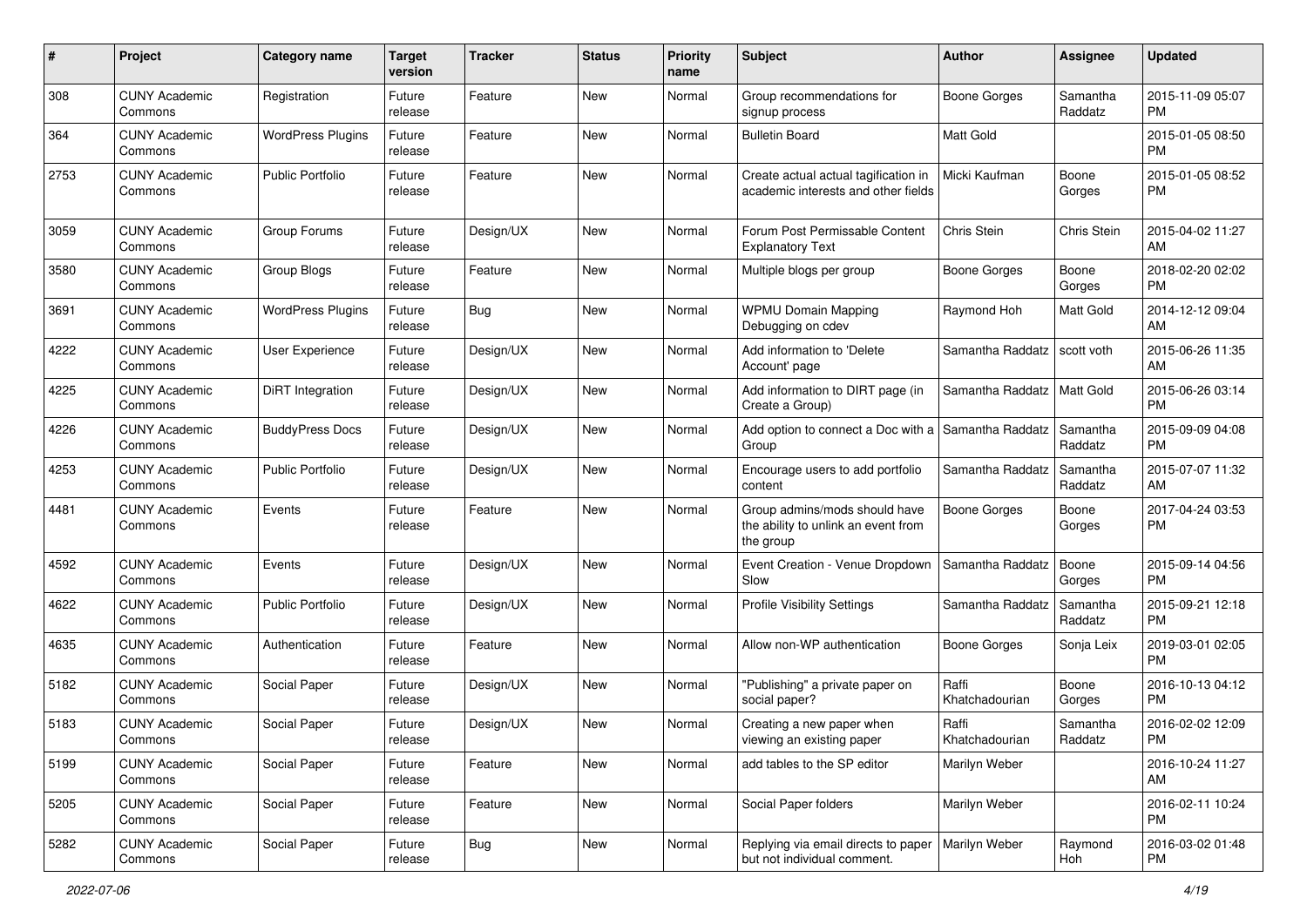| $\pmb{\#}$ | Project                         | <b>Category name</b>        | <b>Target</b><br>version | <b>Tracker</b> | <b>Status</b> | <b>Priority</b><br>name | <b>Subject</b>                                                                            | <b>Author</b>       | <b>Assignee</b>     | <b>Updated</b>                |
|------------|---------------------------------|-----------------------------|--------------------------|----------------|---------------|-------------------------|-------------------------------------------------------------------------------------------|---------------------|---------------------|-------------------------------|
| 5397       | <b>CUNY Academic</b><br>Commons | Social Paper                | Future<br>release        | Feature        | New           | Normal                  | frustrating to have to<br>enable/disable in SP                                            | Marilyn Weber       | Samantha<br>Raddatz | 2016-04-20 03:39<br><b>PM</b> |
| 5488       | <b>CUNY Academic</b><br>Commons | Social Paper                | Future<br>release        | <b>Bug</b>     | New           | Normal                  | Add a "last edited by" field to<br>Social Paper group directories                         | Boone Gorges        |                     | 2016-04-21 10:05<br><b>PM</b> |
| 5489       | <b>CUNY Academic</b><br>Commons | Social Paper                | Future<br>release        | Feature        | New           | Normal                  | Asc/desc sorting for Social Paper<br>directories                                          | <b>Boone Gorges</b> |                     | 2016-04-21 10:06<br><b>PM</b> |
| 5992       | <b>CUNY Academic</b><br>Commons | <b>Email Notifications</b>  | Future<br>release        | Feature        | <b>New</b>    | Normal                  | Changing the From line of<br>autogenerated blog emails                                    | Marilyn Weber       |                     | 2018-09-27 05:19<br><b>PM</b> |
| 6078       | <b>CUNY Academic</b><br>Commons | <b>Blogs (BuddyPress)</b>   | Future<br>release        | Feature        | <b>New</b>    | Normal                  | <b>Explore Adding Network Blog</b><br>Metadata Plugin                                     | Luke Waltzer        | Luke Waltzer        | 2016-10-11 10:29<br><b>PM</b> |
| 6332       | <b>CUNY Academic</b><br>Commons | WordPress (misc)            | Future<br>release        | Feature        | <b>New</b>    | Normal                  | Allow uploaded files to be marked<br>as private in an ad hoc way                          | <b>Boone Gorges</b> |                     | 2016-10-17 11:41<br><b>PM</b> |
| 6755       | <b>CUNY Academic</b><br>Commons | WordPress (misc)            | Future<br>release        | <b>Bug</b>     | <b>New</b>    | Normal                  | Cannot Deactivate Plugin                                                                  | Laura Kane          |                     | 2016-11-16 01:12<br><b>PM</b> |
| 7022       | <b>CUNY Academic</b><br>Commons | Announcements               | Future<br>release        | <b>Bug</b>     | <b>New</b>    | Normal                  | Sitewide announcements should<br>be displayed on, and dismissable<br>from, mapped domains | <b>Boone Gorges</b> | Boone<br>Gorges     | 2018-03-22 10:18<br>AM        |
| 7624       | <b>CUNY Academic</b><br>Commons | BuddyPress (misc)           | Future<br>release        | Design/UX      | <b>New</b>    | Normal                  | <b>BP Notifications</b>                                                                   | Luke Waltzer        | Paige Dupont        | 2017-02-08 10:43<br><b>PM</b> |
| 7663       | <b>CUNY Academic</b><br>Commons | Social Paper                | Future<br>release        | <b>Bug</b>     | <b>New</b>    | Normal                  | Social Paper notifications not<br>formatted correctly on secondary<br>sites               | Boone Gorges        | Boone<br>Gorges     | 2018-04-16 03:52<br><b>PM</b> |
| 7981       | <b>CUNY Academic</b><br>Commons | Social Paper                | Future<br>release        | <b>Bug</b>     | <b>New</b>    | Normal                  | Social Paper comments should not<br>go to spam                                            | Luke Waltzer        | Boone<br>Gorges     | 2018-04-16 03:52<br><b>PM</b> |
| 8211       | <b>CUNY Academic</b><br>Commons | <b>WordPress Themes</b>     | Future<br>release        | Feature        | <b>New</b>    | Normal                  | Theme Suggestions: Material<br>Design-Inspired Themes                                     | Margaret Galvan     | Margaret<br>Galvan  | 2017-08-07 02:48<br><b>PM</b> |
| 8835       | <b>CUNY Academic</b><br>Commons | <b>Blogs (BuddyPress)</b>   | Future<br>release        | Feature        | New           | Normal                  | Extend cuny is shortlinks to sites                                                        | Luke Waltzer        | Boone<br>Gorges     | 2022-04-26 11:59<br>AM        |
| 9720       | <b>CUNY Academic</b><br>Commons | Authentication              | Future<br>release        | Feature        | <b>New</b>    | Normal                  | The Commons should be an oAuth<br>provider                                                | Boone Gorges        |                     | 2019-03-01 02:04<br><b>PM</b> |
| 9926       | <b>CUNY Academic</b><br>Commons | <b>WordPress Plugins</b>    | Future<br>release        | <b>Bug</b>     | New           | Normal                  | twitter-mentions-as-comments<br>cron jobs can run long                                    | Boone Gorges        | Boone<br>Gorges     | 2018-10-24 12:34<br><b>PM</b> |
| 10226      | <b>CUNY Academic</b><br>Commons | Courses                     | Future<br>release        | Feature        | New           | Normal                  | Add "My Courses" to drop down<br>list                                                     | scott voth          | Boone<br>Gorges     | 2021-11-19 12:42<br><b>PM</b> |
| 10354      | <b>CUNY Academic</b><br>Commons | <b>Public Portfolio</b>     | Future<br>release        | Feature        | <b>New</b>    | Normal                  | Opt out of Having a Profile Page                                                          | scott voth          | <b>Chris Stein</b>  | 2020-05-12 10:43<br>AM        |
| 10580      | <b>CUNY Academic</b><br>Commons | Information<br>Architecture | Future<br>release        | Design/UX      | <b>New</b>    | Normal                  | Primary nav item review                                                                   | Boone Gorges        | Sara Cannon         | 2022-06-28 01:29<br><b>PM</b> |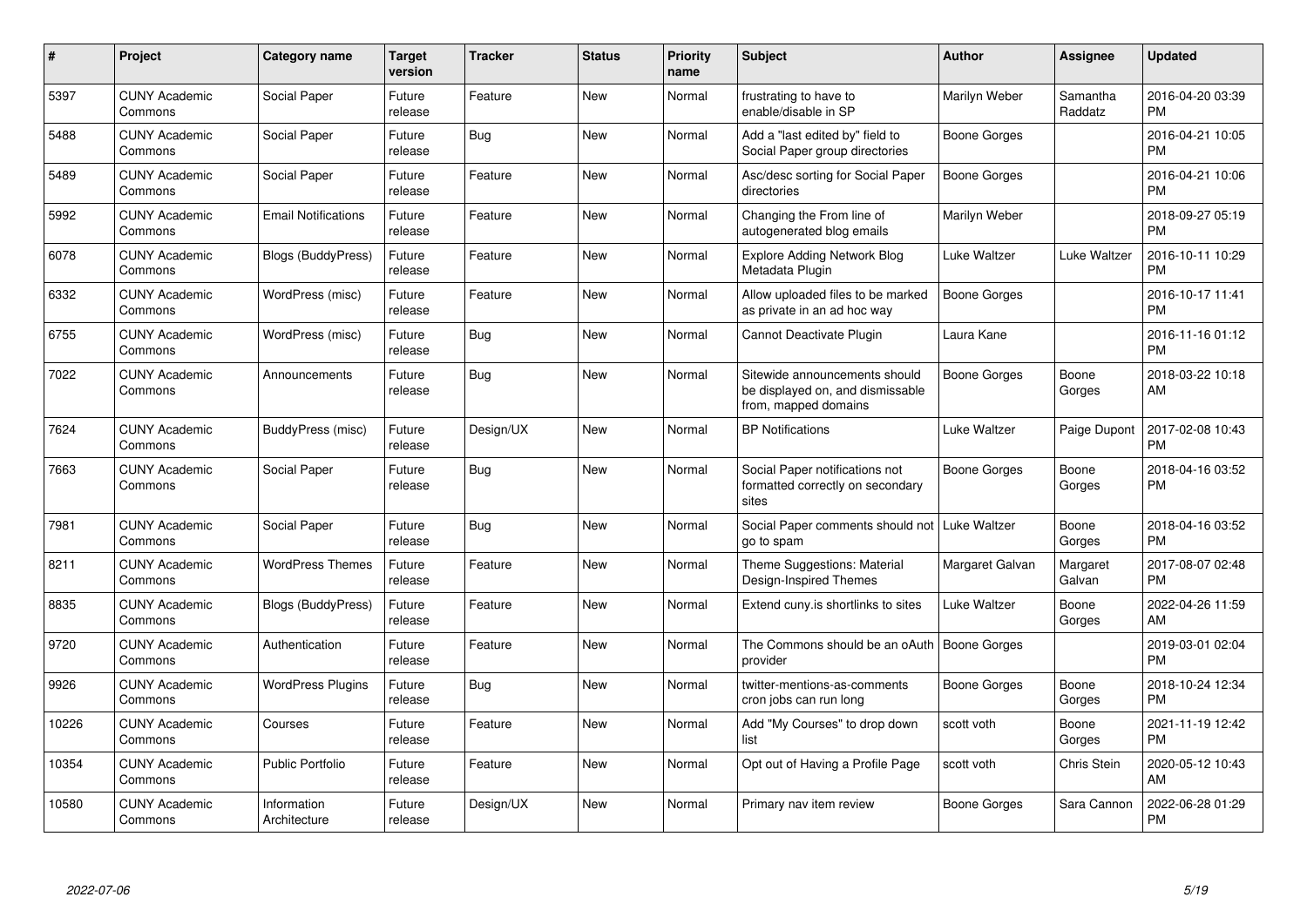| #     | Project                         | Category name              | <b>Target</b><br>version | <b>Tracker</b> | <b>Status</b> | <b>Priority</b><br>name | <b>Subject</b>                                                                                               | Author              | <b>Assignee</b>   | <b>Updated</b>                |
|-------|---------------------------------|----------------------------|--------------------------|----------------|---------------|-------------------------|--------------------------------------------------------------------------------------------------------------|---------------------|-------------------|-------------------------------|
| 11024 | <b>CUNY Academic</b><br>Commons | WordPress (misc)           | Future<br>release        | Bug            | <b>New</b>    | Normal                  | Subsites should not show "you<br>should update your .htaccess<br>now" notice after permalink setting<br>save | Boone Gorges        |                   | 2019-01-28 01:35<br><b>PM</b> |
| 11243 | <b>CUNY Academic</b><br>Commons | BuddyPress (misc)          | Future<br>release        | Bug            | New           | Normal                  | Audit bp-custom.php                                                                                          | Raymond Hoh         | Raymond<br>Hoh    | 2022-04-26 11:59<br>AM        |
| 11392 | <b>CUNY Academic</b><br>Commons |                            | Future<br>release        | Bug            | New           | Normal                  | Migrate users away from<br><b>StatPress</b>                                                                  | Boone Gorges        |                   | 2019-04-23 03:53<br><b>PM</b> |
| 11531 | <b>CUNY Academic</b><br>Commons | Events                     | Future<br>release        | Feature        | <b>New</b>    | Normal                  | Main Events calendar should<br>include non-public events that user<br>has access to                          | scott voth          | Boone<br>Gorges   | 2019-06-11 10:00<br>AM        |
| 11789 | <b>CUNY Academic</b><br>Commons | Courses                    | Future<br>release        | Feature        | New           | Normal                  | Ability to remove item from<br>Courses list                                                                  | Laurie Hurson       | Sonja Leix        | 2019-09-24 12:28<br><b>PM</b> |
| 11834 | <b>CUNY Academic</b><br>Commons | <b>Group Files</b>         | Future<br>release        | Feature        | New           | Normal                  | Improved tools for managing<br>group file folders                                                            | <b>Boone Gorges</b> | Sonja Leix        | 2019-09-06 03:55<br><b>PM</b> |
| 11843 | <b>CUNY Academic</b><br>Commons | WordPress (misc)           | Future<br>release        | Design/UX      | New           | Normal                  | <b>Tweaking the Gutenberg Editor</b><br>Interface                                                            | Laurie Hurson       |                   | 2022-04-26 12:00<br><b>PM</b> |
| 11860 | <b>CUNY Academic</b><br>Commons | Registration               | Future<br>release        | Feature        | New           | Normal                  | <b>Ensure Students Are Aware They</b><br>Can Use Aliases At Registration                                     | scott voth          |                   | 2019-09-24 08:46<br>AM        |
| 12042 | <b>CUNY Academic</b><br>Commons | <b>Email Notifications</b> | Future<br>release        | Feature        | <b>New</b>    | Normal                  | Improved error logging for BPGES<br>send queue                                                               | Boone Gorges        | Boone<br>Gorges   | 2021-11-19 12:25<br><b>PM</b> |
| 12091 | <b>CUNY Academic</b><br>Commons | <b>Group Files</b>         | Future<br>release        | Feature        | <b>New</b>    | Normal                  | Improved pre-upload file validation<br>for bp-group-documents                                                | Boone Gorges        | Boone<br>Gorges   | 2019-11-14 01:21<br><b>PM</b> |
| 12573 | <b>CUNY Academic</b><br>Commons | <b>WordPress Plugins</b>   | Future<br>release        | Bug            | <b>New</b>    | Normal                  | <b>CommentPress Core Issues</b>                                                                              | scott voth          |                   | 2020-03-24 04:32<br><b>PM</b> |
| 13048 | <b>CUNY Academic</b><br>Commons | Shortcodes and<br>embeds   | Future<br>release        | Feature        | <b>New</b>    | Normal                  | Jupyter Notebooks support                                                                                    | Boone Gorges        |                   | 2020-07-14 11:46<br>AM        |
| 13199 | <b>CUNY Academic</b><br>Commons | Group Forums               | Future<br>release        | Feature        | New           | Normal                  | Favoring Groups over bbPress<br>plugin                                                                       | Colin McDonald      | Colin<br>McDonald | 2021-11-19 12:28<br><b>PM</b> |
| 13331 | <b>CUNY Academic</b><br>Commons | Site cloning               | Future<br>release        | Bug            | <b>New</b>    | Normal                  | Combine Site Template and Clone<br>operations                                                                | Boone Gorges        | Jeremy Felt       | 2021-11-19 12:39<br><b>PM</b> |
| 13358 | <b>CUNY Academic</b><br>Commons | Group Forums               | Future<br>release        | Feature        | New           | Normal                  | Improved UI for group forum<br>threading settings                                                            | Boone Gorges        | Raymond<br>Hoh    | 2021-11-19 12:27<br><b>PM</b> |
| 13370 | <b>CUNY Academic</b><br>Commons | Group Library              | Future<br>release        | Feature        | New           | Normal                  | Library bulk deletion and folder<br>editing                                                                  | Colin McDonald      | Boone<br>Gorges   | 2020-10-13 10:41<br>AM        |
| 13466 | <b>CUNY Academic</b><br>Commons | Cavalcade                  | Future<br>release        | Feature        | <b>New</b>    | Normal                  | Automated cleanup for duplicate<br>Cavalcade tasks                                                           | Boone Gorges        | Boone<br>Gorges   | 2020-10-13 05:24<br><b>PM</b> |
| 13650 | <b>CUNY Academic</b><br>Commons | Group Library              | Future<br>release        | Feature        | <b>New</b>    | Normal                  | Forum Attachments in Group<br>Library                                                                        | Laurie Hurson       |                   | 2021-11-19 12:30<br>PM        |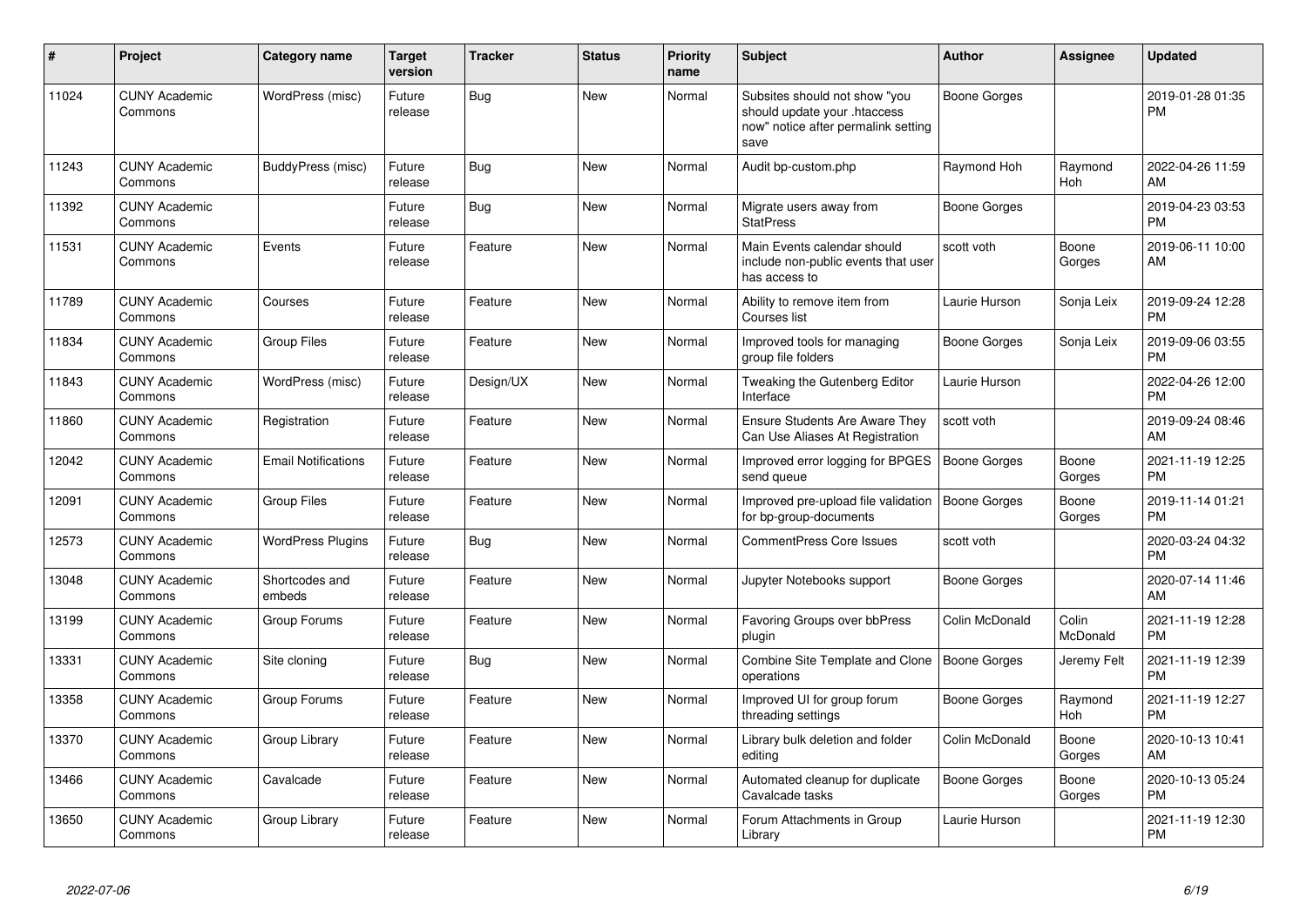| #     | Project                         | <b>Category name</b>     | <b>Target</b><br>version | <b>Tracker</b> | <b>Status</b> | <b>Priority</b><br>name | <b>Subject</b>                                                                             | <b>Author</b>            | <b>Assignee</b>     | <b>Updated</b>                |
|-------|---------------------------------|--------------------------|--------------------------|----------------|---------------|-------------------------|--------------------------------------------------------------------------------------------|--------------------------|---------------------|-------------------------------|
| 13835 | <b>CUNY Academic</b><br>Commons | WordPress (misc)         | Future<br>release        | Feature        | New           | Normal                  | Allow OneSearch widget to have<br>'CUNY' as campus                                         | <b>Boone Gorges</b>      | Boone<br>Gorges     | 2021-11-19 12:39<br><b>PM</b> |
| 14184 | <b>CUNY Academic</b><br>Commons | <b>Public Portfolio</b>  | Future<br>release        | Feature        | New           | Normal                  | Centralized mechanism for storing<br>Campus affiliations                                   | <b>Boone Gorges</b>      | Boone<br>Gorges     | 2022-01-04 11:35<br>AM        |
| 14309 | <b>CUNY Academic</b><br>Commons | Group Library            | Future<br>release        | Feature        | New           | Normal                  | Better handling of<br>bp group document file download<br>attempts when file is not present | <b>Boone Gorges</b>      | Boone<br>Gorges     | 2021-11-19 12:28<br><b>PM</b> |
| 14496 | <b>CUNY Academic</b><br>Commons | Domain Mapping           | Future<br>release        | <b>Bug</b>     | New           | Normal                  | Mapped domain SSO uses<br>third-party cookies                                              | Raymond Hoh              | Raymond<br>Hoh      | 2021-05-24 04:03<br><b>PM</b> |
| 14787 | <b>CUNY Academic</b><br>Commons | Plugin Packages          | Future<br>release        | Feature        | New           | Normal                  | Creating a "Design" plugin<br>package                                                      | Laurie Hurson            | scott voth          | 2022-04-27 04:56<br><b>PM</b> |
| 14987 | <b>CUNY Academic</b><br>Commons | <b>WordPress Plugins</b> | Future<br>release        | <b>Bug</b>     | New           | Normal                  | Elementor update causes<br>database freeze-up                                              | <b>Boone Gorges</b>      | Boone<br>Gorges     | 2021-11-29 12:02<br><b>PM</b> |
| 287   | <b>CUNY Academic</b><br>Commons | WordPress (misc)         | Future<br>release        | Feature        | Assigned      | Normal                  | Create troubleshooting tool for<br>account sign-up                                         | <b>Matt Gold</b>         | Boone<br>Gorges     | 2015-11-09 06:17<br><b>PM</b> |
| 365   | <b>CUNY Academic</b><br>Commons | WordPress (misc)         | Future<br>release        | Feature        | Assigned      | Normal                  | <b>Create Mouseover Tooltips</b><br>throughout Site                                        | Matt Gold                | Chris Stein         | 2015-11-09 06:18<br><b>PM</b> |
| 377   | <b>CUNY Academic</b><br>Commons | BuddyPress (misc)        | Future<br>release        | Feature        | Assigned      | Normal                  | Like buttons                                                                               | <b>Matt Gold</b>         | Boone<br>Gorges     | 2010-11-16 05:13<br><b>PM</b> |
| 412   | <b>CUNY Academic</b><br>Commons | <b>WordPress Themes</b>  | Future<br>release        | Feature        | Assigned      | Normal                  | <b>Featured Themes</b>                                                                     | <b>Matt Gold</b>         | Dominic<br>Giglio   | 2015-01-05 08:44<br><b>PM</b> |
| 435   | <b>CUNY Academic</b><br>Commons | BuddyPress (misc)        | Future<br>release        | Feature        | Assigned      | Normal                  | Include Avatar Images in Forum<br><b>Post Notification Emails</b>                          | Matt Gold                | Boone<br>Gorges     | 2010-12-08 12:40<br><b>PM</b> |
| 481   | <b>CUNY Academic</b><br>Commons | Groups (misc)            | Future<br>release        | Feature        | Assigned      | Normal                  | ability to archive inactive groups<br>and blogs                                            | <b>Michael Mandiberg</b> | Samantha<br>Raddatz | 2015-11-09 05:56<br><b>PM</b> |
| 497   | <b>CUNY Academic</b><br>Commons | <b>WordPress Plugins</b> | Future<br>release        | Feature        | Assigned      | Normal                  | Drag and Drop Ordering on<br>Gallery Post Plugin                                           | Matt Gold                | Ron Rennick         | 2015-11-09 06:18<br><b>PM</b> |
| 500   | <b>CUNY Academic</b><br>Commons | BuddyPress (misc)        | Future<br>release        | Feature        | Assigned      | Normal                  | <b>Export Group Data</b>                                                                   | Matt Gold                | Boone<br>Gorges     | 2010-12-19 12:09<br><b>PM</b> |
| 554   | <b>CUNY Academic</b><br>Commons | BuddyPress (misc)        | Future<br>release        | Feature        | Assigned      | Normal                  | Add Trackback notifications to<br>site-wide activity feed                                  | Matt Gold                | Boone<br>Gorges     | 2015-11-09 06:19<br><b>PM</b> |
| 585   | <b>CUNY Academic</b><br>Commons | Group Forums             | Future<br>release        | Feature        | Assigned      | Normal                  | Merge Forum Topics                                                                         | Sarah Morgano            | Boone<br>Gorges     | 2011-07-06 04:11<br><b>PM</b> |
| 599   | <b>CUNY Academic</b><br>Commons | BuddyPress (misc)        | Future<br>release        | Feature        | Assigned      | Normal                  | Consider adding rating plugins for<br><b>BuddyPress/BBPress</b>                            | Matt Gold                | Boone<br>Gorges     | 2011-08-22 06:50<br><b>PM</b> |
| 618   | <b>CUNY Academic</b><br>Commons | <b>BuddyPress Docs</b>   | Future<br>release        | Feature        | Assigned      | Normal                  | <b>BuddyPress Docs: export formats</b>                                                     | <b>Boone Gorges</b>      | Boone<br>Gorges     | 2015-11-09 05:38<br><b>PM</b> |
| 635   | <b>CUNY Academic</b><br>Commons | BuddyPress (misc)        | Future<br>release        | Feature        | Assigned      | Normal                  | Big Blue Button -<br>Videoconferencing in Groups and<br><b>Blogs</b>                       | Matt Gold                | Boone<br>Gorges     | 2011-03-14 03:24<br><b>PM</b> |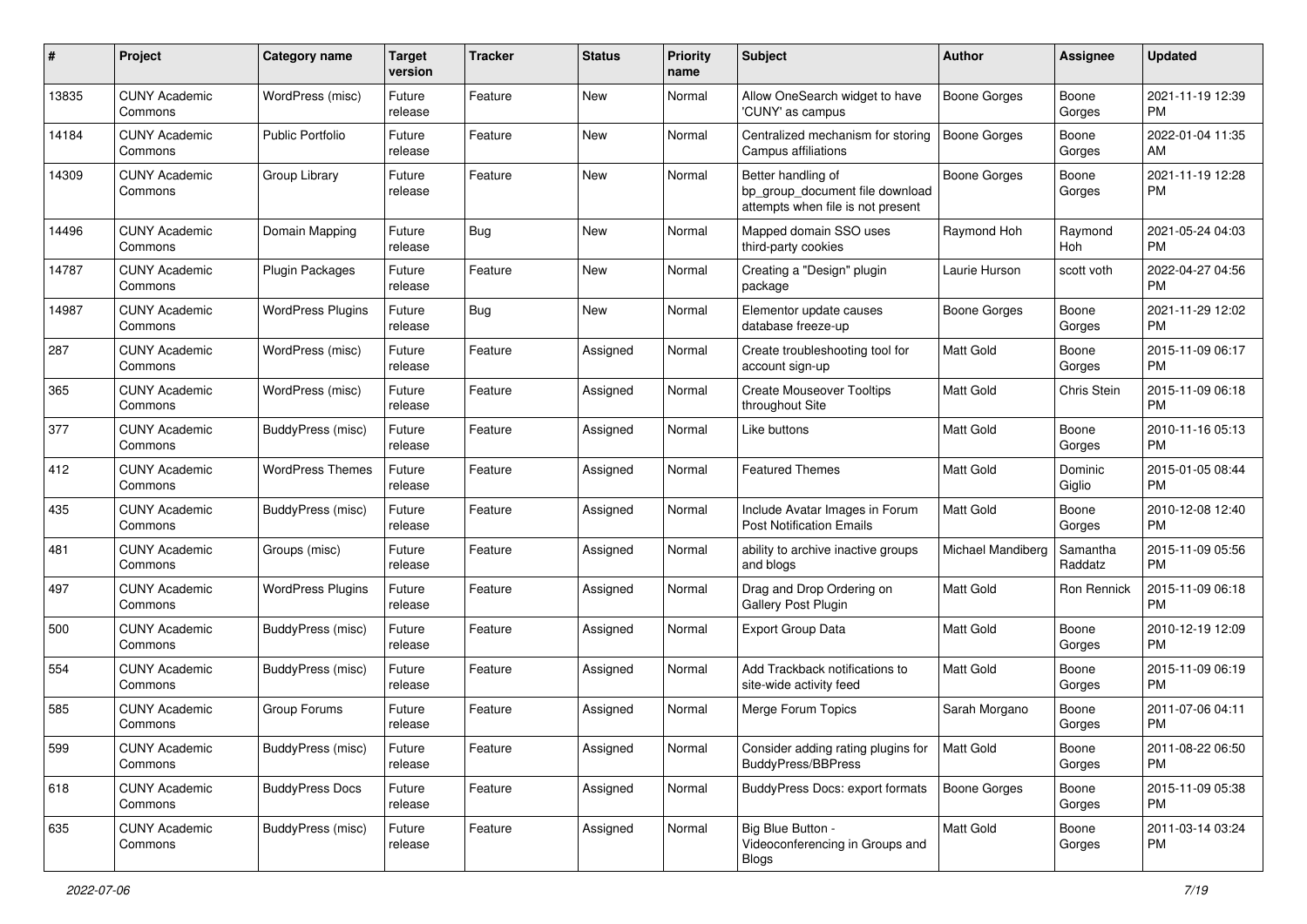| $\#$ | Project                         | <b>Category name</b>     | <b>Target</b><br>version | <b>Tracker</b> | <b>Status</b> | <b>Priority</b><br>name | <b>Subject</b>                                                  | <b>Author</b>       | <b>Assignee</b>     | <b>Updated</b>                |
|------|---------------------------------|--------------------------|--------------------------|----------------|---------------|-------------------------|-----------------------------------------------------------------|---------------------|---------------------|-------------------------------|
| 653  | <b>CUNY Academic</b><br>Commons | <b>Group Blogs</b>       | Future<br>release        | Feature        | Assigned      | Normal                  | Redesign Integration of Groups<br>and Blogs                     | <b>Matt Gold</b>    | Samantha<br>Raddatz | 2015-11-09 05:40<br><b>PM</b> |
| 658  | <b>CUNY Academic</b><br>Commons | <b>WordPress Plugins</b> | Future<br>release        | Feature        | Assigned      | Normal                  | Rebulid Sitewide Tag Suggestion                                 | <b>Matt Gold</b>    | Boone<br>Gorges     | 2015-01-05 08:47<br><b>PM</b> |
| 860  | <b>CUNY Academic</b><br>Commons | Design                   | Future<br>release        | Design/UX      | Assigned      | Normal                  | <b>Standardize Button Treatment</b><br>Across the Commons       | Chris Stein         | Chris Stein         | 2014-05-01 09:45<br>AM        |
| 1105 | <b>CUNY Academic</b><br>Commons | WordPress (misc)         | Future<br>release        | Feature        | Assigned      | Normal                  | Rephrase Blog Privacy Options                                   | Matt Gold           | Samantha<br>Raddatz | 2015-11-09 06:19<br><b>PM</b> |
| 1422 | <b>CUNY Academic</b><br>Commons | <b>BuddyPress Docs</b>   | Future<br>release        | Feature        | Assigned      | Normal                  | Make "created Doc" activity icons<br>non-mini                   | <b>Boone Gorges</b> | Boone<br>Gorges     | 2015-11-09 05:48<br><b>PM</b> |
| 1460 | <b>CUNY Academic</b><br>Commons | Analytics                | Future<br>release        | Feature        | Assigned      | Normal                  | <b>Update System Report</b>                                     | <b>Brian Foote</b>  | Boone<br>Gorges     | 2015-11-09 06:13<br><b>PM</b> |
| 1508 | <b>CUNY Academic</b><br>Commons | WordPress (misc)         | Future<br>release        | Feature        | Assigned      | Normal                  | Share login cookies across<br>mapped domains                    | Boone Gorges        | Boone<br>Gorges     | 2012-07-02 12:12<br><b>PM</b> |
| 1744 | <b>CUNY Academic</b><br>Commons | <b>BuddyPress Docs</b>   | Future<br>release        | Feature        | Assigned      | Normal                  | Spreadsheet-style Docs                                          | <b>Boone Gorges</b> | Boone<br>Gorges     | 2015-11-09 06:13<br><b>PM</b> |
| 1888 | <b>CUNY Academic</b><br>Commons | Home Page                | Future<br>release        | Feature        | Assigned      | Normal                  | Refactor BP MPO Activity Filter to<br>support proper pagination | Sarah Morgano       | Boone<br>Gorges     | 2014-05-01 07:11<br><b>PM</b> |
| 2167 | <b>CUNY Academic</b><br>Commons | WordPress (misc)         | Future<br>release        | Bug            | Assigned      | Normal                  | CAC-Livestream Plugin Issues                                    | Michael Smith       | Dominic<br>Giglio   | 2015-01-02 03:06<br><b>PM</b> |
| 2523 | <b>CUNY Academic</b><br>Commons | <b>BuddyPress Docs</b>   | Future<br>release        | Feature        | Assigned      | Normal                  | Allow Users to Upload Images to<br><b>BP</b> Docs               | Matt Gold           | Boone<br>Gorges     | 2015-11-09 06:14<br><b>PM</b> |
| 2754 | <b>CUNY Academic</b><br>Commons | Design                   | Future<br>release        | Feature        | Assigned      | Normal                  | Determine strategy for CAC logo<br>handling in top header       | Micki Kaufman       | Chris Stein         | 2015-01-05 08:53<br><b>PM</b> |
| 2832 | <b>CUNY Academic</b><br>Commons | <b>Public Portfolio</b>  | Future<br>release        | Feature        | Assigned      | Normal                  | Improve interface for (not)<br>auto-linking profile fields      | Boone Gorges        | Chris Stein         | 2015-01-05 08:52<br><b>PM</b> |
| 2881 | <b>CUNY Academic</b><br>Commons | <b>Public Portfolio</b>  | Future<br>release        | Feature        | Assigned      | Normal                  | Redesign the UX for Profiles                                    | Chris Stein         | Chris Stein         | 2016-10-13 12:45<br><b>PM</b> |
| 3002 | <b>CUNY Academic</b><br>Commons | Search                   | Future<br>release        | Feature        | Assigned      | Normal                  | Overhaul CAC search by using<br>external search appliance       | Boone Gorges        | Boone<br>Gorges     | 2020-07-15 03:05<br><b>PM</b> |
| 3042 | <b>CUNY Academic</b><br>Commons | <b>Public Portfolio</b>  | Future<br>release        | Feature        | Assigned      | Normal                  | Browsing member interests                                       | Matt Gold           | Boone<br>Gorges     | 2015-03-21 09:04<br><b>PM</b> |
| 3090 | <b>CUNY Academic</b><br>Commons | Twitter page             | Future<br>release        | Feature        | Assigned      | Normal                  | Prevent Retweets from showing<br>up on Commons twitter page     | <b>Matt Gold</b>    | <b>Tahir Butt</b>   | 2016-10-24 11:31<br>AM        |
| 3192 | <b>CUNY Academic</b><br>Commons | Group Forums             | Future<br>release        | Feature        | Assigned      | Normal                  | Customizable forum views for<br>bbPress 2.x group forums        | Boone Gorges        | Raymond<br>Hoh      | 2015-11-09 12:47<br><b>PM</b> |
| 3193 | CUNY Academic<br>Commons        | Group Forums             | Future<br>release        | Feature        | Assigned      | Normal                  | bbPress 2.x dynamic roles and<br><b>RBE</b>                     | Boone Gorges        | Boone<br>Gorges     | 2014-09-30 01:30<br>PM        |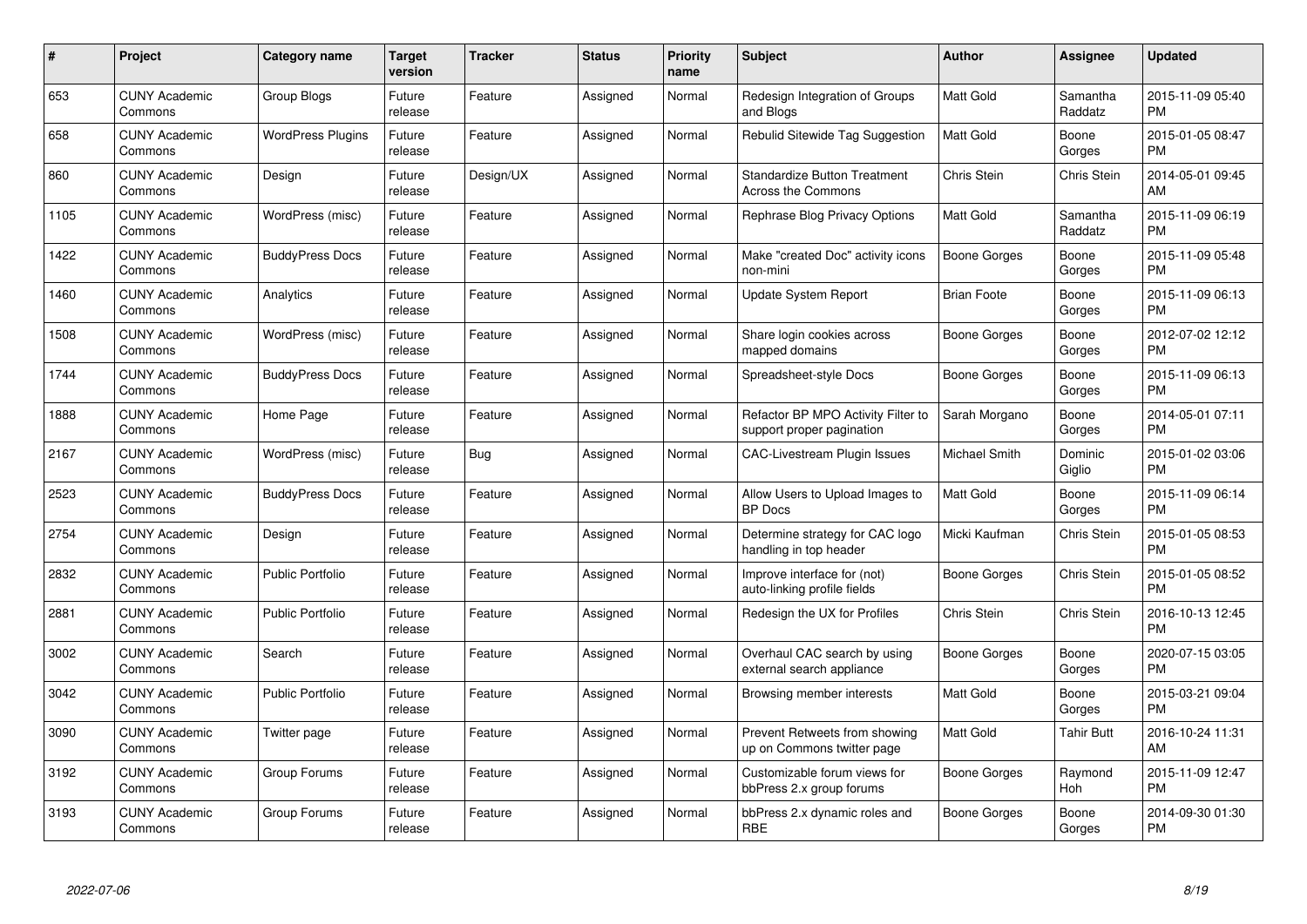| #    | Project                         | <b>Category name</b>    | <b>Target</b><br>version | <b>Tracker</b> | <b>Status</b> | <b>Priority</b><br>name | Subject                                                                    | Author                  | <b>Assignee</b>     | <b>Updated</b>                |
|------|---------------------------------|-------------------------|--------------------------|----------------|---------------|-------------------------|----------------------------------------------------------------------------|-------------------------|---------------------|-------------------------------|
| 3220 | <b>CUNY Academic</b><br>Commons | <b>Public Portfolio</b> | Future<br>release        | Feature        | Assigned      | Normal                  | Add indent/outdent option to<br>Formatting Buttons on Profile<br>Page      | <b>Matt Gold</b>        | Boone<br>Gorges     | 2014-05-21 10:39<br><b>PM</b> |
| 3308 | <b>CUNY Academic</b><br>Commons | Group Invitations       | Future<br>release        | Feature        | Assigned      | Normal                  | Allow members to rescind group<br>invitations                              | <b>Matt Gold</b>        | Boone<br>Gorges     | 2015-04-01 08:53<br><b>PM</b> |
| 3330 | <b>CUNY Academic</b><br>Commons | My Commons              | Future<br>release        | Feature        | Assigned      | Normal                  | 'Commons Information" tool                                                 | <b>Boone Gorges</b>     | Chris Stein         | 2014-09-22 08:46<br><b>PM</b> |
| 3458 | <b>CUNY Academic</b><br>Commons | Groups (misc)           | Future<br>release        | Feature        | Assigned      | Normal                  | Filter Members of Group by<br>Campus                                       | Michael Smith           | Samantha<br>Raddatz | 2014-09-26 08:32<br><b>PM</b> |
| 3473 | <b>CUNY Academic</b><br>Commons | User Experience         | Future<br>release        | Feature        | Assigned      | Normal                  | Commons profile: Add help info<br>about "Positions" replacing "title"      | Keith Miyake            | Samantha<br>Raddatz | 2015-11-09 02:28<br><b>PM</b> |
| 3475 | <b>CUNY Academic</b><br>Commons | Events                  | Future<br>release        | Feature        | Assigned      | Normal                  | Request to add plugin to<br>streamline room<br>booking/appointment booking | Naomi Barrettara        | Boone<br>Gorges     | 2014-12-01 05:14<br><b>PM</b> |
| 3492 | <b>CUNY Academic</b><br>Commons | <b>WordPress Themes</b> | Future<br>release        | Support        | Assigned      | Normal                  | Add CBOX theme to the<br>Commons                                           | scott voth              | Raymond<br>Hoh      | 2014-10-08 05:55<br><b>PM</b> |
| 3517 | <b>CUNY Academic</b><br>Commons | My Commons              | Future<br>release        | Feature        | Assigned      | Normal                  | Mute/Unmute My Commons<br>updates                                          | Matt Gold               | Raymond<br>Hoh      | 2015-11-09 01:19<br><b>PM</b> |
| 3536 | <b>CUNY Academic</b><br>Commons | My Commons              | Future<br>release        | Feature        | Assigned      | Normal                  | Infinite Scroll on My Commons<br>page                                      | Matt Gold               | Raymond<br>Hoh      | 2015-04-13 04:42<br><b>PM</b> |
| 3577 | <b>CUNY Academic</b><br>Commons | My Commons              | Future<br>release        | Design/UX      | Assigned      | Normal                  | Replies to items in My Commons                                             | <b>Matt Gold</b>        | Raymond<br>Hoh      | 2015-04-09 05:19<br><b>PM</b> |
| 3662 | <b>CUNY Academic</b><br>Commons | <b>SEO</b>              | Future<br>release        | Feature        | Assigned      | Normal                  | Duplicate Content/SEO/Google<br>issues                                     | <b>Matt Gold</b>        | Raymond<br>Hoh      | 2015-04-13 04:37<br><b>PM</b> |
| 3759 | <b>CUNY Academic</b><br>Commons | WordPress (misc)        | Future<br>release        | Feature        | Assigned      | Normal                  | Review Interface for Adding Users<br>to Blogs                              | <b>Matt Gold</b>        | Boone<br>Gorges     | 2015-03-24 05:52<br><b>PM</b> |
| 3768 | <b>CUNY Academic</b><br>Commons | Public Portfolio        | Future<br>release        | Feature        | Assigned      | Normal                  | Institutions/Past positions on<br>public portfolios                        | <b>Matt Gold</b>        | Boone<br>Gorges     | 2018-04-23 10:44<br>AM        |
| 3770 | <b>CUNY Academic</b><br>Commons | <b>Public Portfolio</b> | Future<br>release        | Feature        | Assigned      | Normal                  | Improve Layout/Formatting of<br>Positions Area on Public Portfolios        | <b>Matt Gold</b>        | Chris Stein         | 2015-04-01 09:17<br><b>PM</b> |
| 4053 | <b>CUNY Academic</b><br>Commons | Events                  | Future<br>release        | Feature        | Assigned      | Normal                  | Create new tab for past events                                             | <b>Matt Gold</b>        | Boone<br>Gorges     | 2015-05-12 02:10<br><b>PM</b> |
| 4221 | <b>CUNY Academic</b><br>Commons | Group Forums            | Future<br>release        | Design/UX      | Assigned      | Normal                  | Add 'Number of Posts' display<br>option to Forum page                      | Samantha Raddatz        | Samantha<br>Raddatz | 2015-06-26 02:21<br>PM        |
| 4238 | <b>CUNY Academic</b><br>Commons | Events                  | Future<br>release        | Feature        | Assigned      | Normal                  | Copy Events to Other Groups?                                               | Matt Gold               | Boone<br>Gorges     | 2015-07-02 10:08<br>AM        |
| 4388 | <b>CUNY Academic</b><br>Commons | WordPress (misc)        | Future<br>release        | <b>Bug</b>     | Assigned      | Normal                  | Repeated request for<br>authentication.                                    | Alice.Lynn<br>McMichael | Raymond<br>Hoh      | 2015-08-11 07:35<br><b>PM</b> |
| 4404 | <b>CUNY Academic</b><br>Commons | <b>Public Portfolio</b> | Future<br>release        | Design/UX      | Assigned      | Normal                  | Change color of permissions info<br>on portfolio editing interface         | Matt Gold               | Samantha<br>Raddatz | 2015-08-11 05:28<br><b>PM</b> |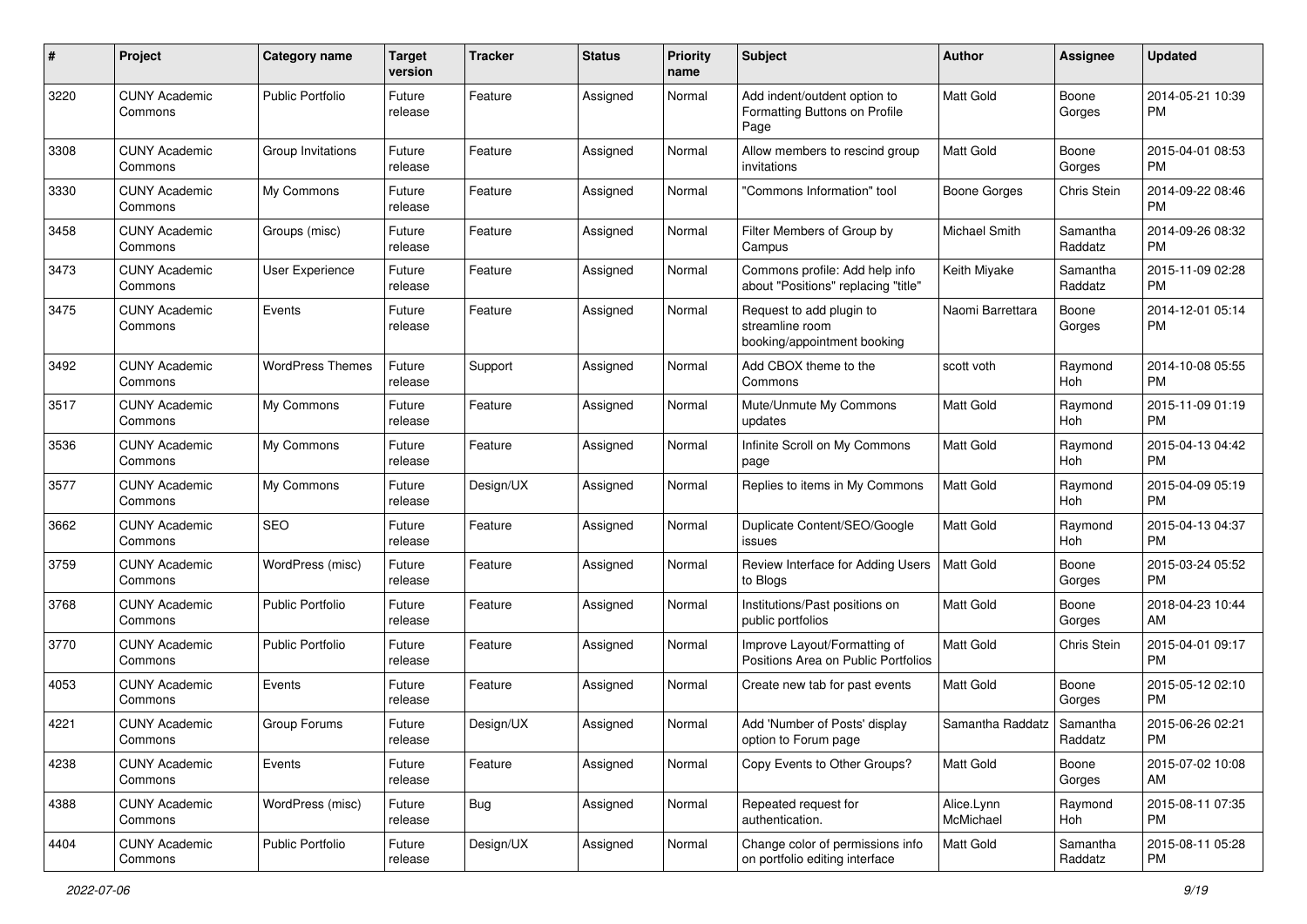| #    | Project                         | <b>Category name</b>     | <b>Target</b><br>version | <b>Tracker</b> | <b>Status</b> | <b>Priority</b><br>name | <b>Subject</b>                                                   | <b>Author</b>       | Assignee            | <b>Updated</b>                |
|------|---------------------------------|--------------------------|--------------------------|----------------|---------------|-------------------------|------------------------------------------------------------------|---------------------|---------------------|-------------------------------|
| 4438 | <b>CUNY Academic</b><br>Commons | Events                   | Future<br>release        | <b>Bug</b>     | Assigned      | Normal                  | Events Calendar - Export<br><b>Recurring Events</b>              | scott voth          | Daniel Jones        | 2016-05-23 04:25<br><b>PM</b> |
| 4661 | <b>CUNY Academic</b><br>Commons | <b>User Experience</b>   | Future<br>release        | <b>Bug</b>     | Assigned      | Normal                  | Simplify Events text                                             | <b>Matt Gold</b>    | Samantha<br>Raddatz | 2015-10-02 09:06<br><b>PM</b> |
| 4903 | <b>CUNY Academic</b><br>Commons | Events                   | Future<br>release        | Design/UX      | Assigned      | Normal                  | Improving visual appearance of<br>event calendars                | <b>Matt Gold</b>    | Boone<br>Gorges     | 2016-10-13 11:51<br>AM        |
| 4980 | <b>CUNY Academic</b><br>Commons | Home Page                | Future<br>release        | Feature        | Assigned      | Normal                  | CAC Featured Content -- Adding<br>Randomization                  | <b>Matt Gold</b>    | Boone<br>Gorges     | 2016-12-12 03:01<br><b>PM</b> |
| 5225 | <b>CUNY Academic</b><br>Commons | Registration             | Future<br>release        | Feature        | Assigned      | Normal                  | On-boarding Issues                                               | <b>Luke Waltzer</b> | Samantha<br>Raddatz | 2016-02-12 02:58<br><b>PM</b> |
| 5234 | <b>CUNY Academic</b><br>Commons | Membership               | Future<br>release        | Feature        | Assigned      | Normal                  | Write Unconfirmed patch for WP                                   | <b>Boone Gorges</b> | Boone<br>Gorges     | 2016-10-24 11:18<br>AM        |
| 5268 | <b>CUNY Academic</b><br>Commons | Group Forums             | Future<br>release        | Bug            | Assigned      | Normal                  | Long-time to post to multiple<br>groups                          | Luke Waltzer        | Daniel Jones        | 2016-09-07 06:31<br><b>PM</b> |
| 5316 | <b>CUNY Academic</b><br>Commons | <b>User Experience</b>   | Future<br>release        | Feature        | Assigned      | Normal                  | Prompt user email address<br>updates                             | <b>Matt Gold</b>    | Stephen Real        | 2016-12-21 03:30<br><b>PM</b> |
| 5581 | <b>CUNY Academic</b><br>Commons | Analytics                | Future<br>release        | Feature        | Assigned      | Normal                  | <b>Explore alternatives to Google</b><br>Analytics               | <b>Matt Gold</b>    | Valerie<br>Townsend | 2020-04-17 03:12<br><b>PM</b> |
| 5696 | <b>CUNY Academic</b><br>Commons | Events                   | Future<br>release        | Feature        | Assigned      | Normal                  | Events Calendar - display options<br>calendar aggregation        | Matt Gold           | Boone<br>Gorges     | 2016-10-13 11:44<br>AM        |
| 5827 | <b>CUNY Academic</b><br>Commons | <b>Public Portfolio</b>  | Future<br>release        | Bug            | Assigned      | Normal                  | Academic Interests square bracket<br>links not working           | scott voth          | Chris Stein         | 2016-08-11 11:59<br><b>PM</b> |
| 5955 | <b>CUNY Academic</b><br>Commons | Outreach                 | Future<br>release        | Feature        | Assigned      | Normal                  | Create auto-newsletter for<br>commons members                    | <b>Matt Gold</b>    | Luke Waltzer        | 2016-08-30 10:34<br>AM        |
| 6426 | <b>CUNY Academic</b><br>Commons | Spam/Spam<br>Prevention  | Future<br>release        | Feature        | Assigned      | Normal                  | Force captcha on all comments?                                   | <b>Matt Gold</b>    | <b>Tahir Butt</b>   | 2016-10-24 02:06<br><b>PM</b> |
| 8078 | <b>CUNY Academic</b><br>Commons | <b>WordPress Plugins</b> | Future<br>release        | System Upgrade | Assigned      | Normal                  | <b>CommentPress Updates</b>                                      | Margaret Galvan     | Christian<br>Wach   | 2017-05-08 03:49<br><b>PM</b> |
| 8836 | <b>CUNY Academic</b><br>Commons | Blogs (BuddyPress)       | Future<br>release        | Feature        | Assigned      | Normal                  | Redesign site launch process                                     | <b>Matt Gold</b>    | Boone<br>Gorges     | 2019-10-03 02:49<br><b>PM</b> |
| 8900 | <b>CUNY Academic</b><br>Commons | Accessibility            | Future<br>release        | Feature        | Assigned      | Normal                  | Look into tools to enforce<br>accessibility in WP environment    | Matt Gold           | Boone<br>Gorges     | 2022-04-26 11:59<br>AM        |
| 8901 | <b>CUNY Academic</b><br>Commons | Accessibility            | Future<br>release        | Feature        | Assigned      | Normal                  | Theme analysis for accessibility                                 | <b>Matt Gold</b>    | Boone<br>Gorges     | 2022-04-26 11:59<br>AM        |
| 9028 | <b>CUNY Academic</b><br>Commons | Onboarding               | Future<br>release        | Feature        | Assigned      | Normal                  | suggest groups to new members<br>during the registration process | <b>Matt Gold</b>    | Chris Stein         | 2018-10-24 12:34<br><b>PM</b> |
| 9835 | CUNY Academic<br>Commons        | Group Forums             | Future<br>release        | Bug            | Assigned      | Normal                  | add a "like" function?                                           | Marilyn Weber       | Erik Trainer        | 2018-06-05 01:49<br>PM        |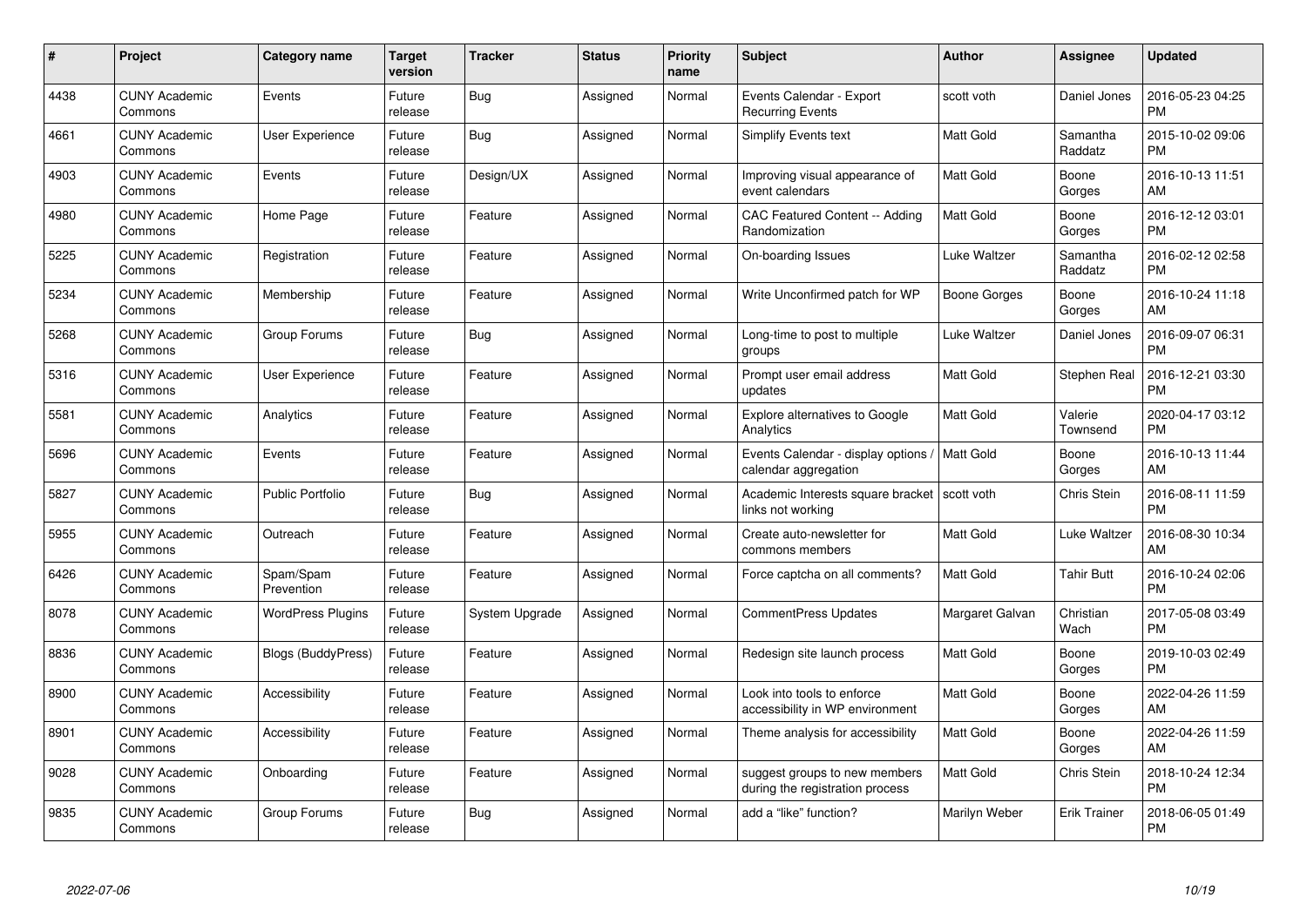| $\vert$ # | <b>Project</b>                  | Category name              | <b>Target</b><br>version | <b>Tracker</b> | <b>Status</b>        | <b>Priority</b><br>name | <b>Subject</b>                                                                             | <b>Author</b>     | Assignee         | <b>Updated</b>                |
|-----------|---------------------------------|----------------------------|--------------------------|----------------|----------------------|-------------------------|--------------------------------------------------------------------------------------------|-------------------|------------------|-------------------------------|
| 9895      | <b>CUNY Academic</b><br>Commons | Onboarding                 | Future<br>release        | Feature        | Assigned             | Normal                  | Add "Accept Invitation"<br>link/button/function to Group<br>and/or Site invitation emails? | Luke Waltzer      | Boone<br>Gorges  | 2018-06-07 12:42<br><b>PM</b> |
| 10368     | <b>CUNY Academic</b><br>Commons |                            | Future<br>release        | Feature        | Assigned             | Normal                  | Use ORCID data to populate<br>academic profile page                                        | Stephen Francoeur | Boone<br>Gorges  | 2018-09-25 01:53<br><b>PM</b> |
| 10659     | <b>CUNY Academic</b><br>Commons | Group Forums               | Future<br>release        | Feature        | Assigned             | Normal                  | Post to multiple groups via email                                                          | <b>Matt Gold</b>  | Raymond<br>Hoh   | 2018-11-15 12:54<br>AM        |
| 15604     | <b>CUNY Academic</b><br>Commons | <b>Email Notifications</b> | Future<br>release        | Feature        | Assigned             | Normal                  | Restructure Commons Group<br>Digest Email Messages                                         | Matt Gold         | Boone<br>Gorges  | 2022-05-26 10:45<br>AM        |
| 3939      | <b>CUNY Academic</b><br>Commons | <b>WordPress Plugins</b>   | Future<br>release        | Bug            | Hold                 | Normal                  | Activity stream support for<br>Co-Authors Plus plugin                                      | Raymond Hoh       | Raymond<br>Hoh   | 2015-11-09 06:13<br><b>PM</b> |
| 8756      | <b>CUNY Academic</b><br>Commons | Group Blogs                | Future<br>release        | Feature        | Hold                 | Normal                  | Connect multiple blogs to one<br>group?                                                    | <b>Matt Gold</b>  | Boone<br>Gorges  | 2017-09-30 10:42<br>AM        |
| 14113     | <b>CUNY Academic</b><br>Commons | WordPress (misc)           | Future<br>release        | <b>Bug</b>     | Hold                 | Normal                  | Block Editor Not Working on this<br>page - Json error                                      | scott voth        | Boone<br>Gorges  | 2021-03-05 11:01<br>AM        |
| 16092     | <b>CUNY Academic</b><br>Commons |                            | Future<br>release        | Feature        | Hold                 | Normal                  | Don't show main site in Site<br>search results                                             | Boone Gorges      | Boone<br>Gorges  | 2022-05-17 03:12<br><b>PM</b> |
| 1544      | <b>CUNY Academic</b><br>Commons | Groups (misc)              | Future<br>release        | Feature        | Reporter<br>Feedback | Normal                  | Group Filtering and Sorting                                                                | <b>Matt Gold</b>  | Chris Stein      | 2019-03-01 02:25<br><b>PM</b> |
| 5826      | <b>CUNY Academic</b><br>Commons | <b>WordPress Plugins</b>   | Future<br>release        | Support        | Reporter<br>Feedback | Normal                  | <b>Remove Subscription Options</b><br>plugin from directory                                | Sarah Morgano     | Sarah<br>Morgano | 2016-10-21 04:14<br><b>PM</b> |
| 6014      | <b>CUNY Academic</b><br>Commons | Publicity                  | Future<br>release        | Publicity      | Reporter<br>Feedback | Normal                  | Google search listing                                                                      | Matt Gold         | Boone<br>Gorges  | 2016-09-21 03:48<br><b>PM</b> |
| 7115      | <b>CUNY Academic</b><br>Commons | Groups (misc)              | Future<br>release        | Feature        | Reporter<br>Feedback | Normal                  | make licensing info clear during<br>group creation                                         | <b>Matt Gold</b>  | Raymond<br>Hoh   | 2020-12-08 11:32<br>AM        |
| 9207      | <b>CUNY Academic</b><br>Commons |                            | Future<br>release        | Support        | Reporter<br>Feedback | Normal                  | display dashboards made in<br>Tableau?                                                     | Marilyn Weber     | Boone<br>Gorges  | 2018-04-10 10:42<br>AM        |
| 9211      | <b>CUNY Academic</b><br>Commons | <b>WordPress Plugins</b>   | Future<br>release        | Support        | Reporter<br>Feedback | Normal                  | Auto-Role Setting in Forum Plugin<br>Causing Some Confusion                                | Luke Waltzer      | Boone<br>Gorges  | 2018-03-13 11:44<br>AM        |
| 9289      | <b>CUNY Academic</b><br>Commons | <b>WordPress Plugins</b>   | Future<br>release        | <b>Bug</b>     | Reporter<br>Feedback | Normal                  | Email Users Plugin                                                                         | Laurie Hurson     | Boone<br>Gorges  | 2018-10-24 12:34<br><b>PM</b> |
| 9947      | <b>CUNY Academic</b><br>Commons | <b>WordPress Plugins</b>   | Future<br>release        | Feature        | Reporter<br>Feedback | Normal                  | Install H5P quiz plugin                                                                    | <b>Matt Gold</b>  | Boone<br>Gorges  | 2018-09-11 11:01<br>AM        |
| 11131     | <b>CUNY Academic</b><br>Commons |                            | Future<br>release        | Feature        | Reporter<br>Feedback | Normal                  | <b>Image Annotation Plugins</b>                                                            | Laurie Hurson     |                  | 2019-02-26 11:33<br>AM        |
| 11788     | <b>CUNY Academic</b><br>Commons | <b>WordPress Plugins</b>   | Future<br>release        | Support        | Reporter<br>Feedback | Normal                  | Plugin Request - Browse Aloud                                                              | scott voth        |                  | 2019-09-24 08:42<br>AM        |
| 11945     | <b>CUNY Academic</b><br>Commons | Reckoning                  | Future<br>release        | Feature        | Reporter<br>Feedback | Normal                  | Add Comments bubble to<br>Reckoning views                                                  | Boone Gorges      | Boone<br>Gorges  | 2019-11-12 05:14<br><b>PM</b> |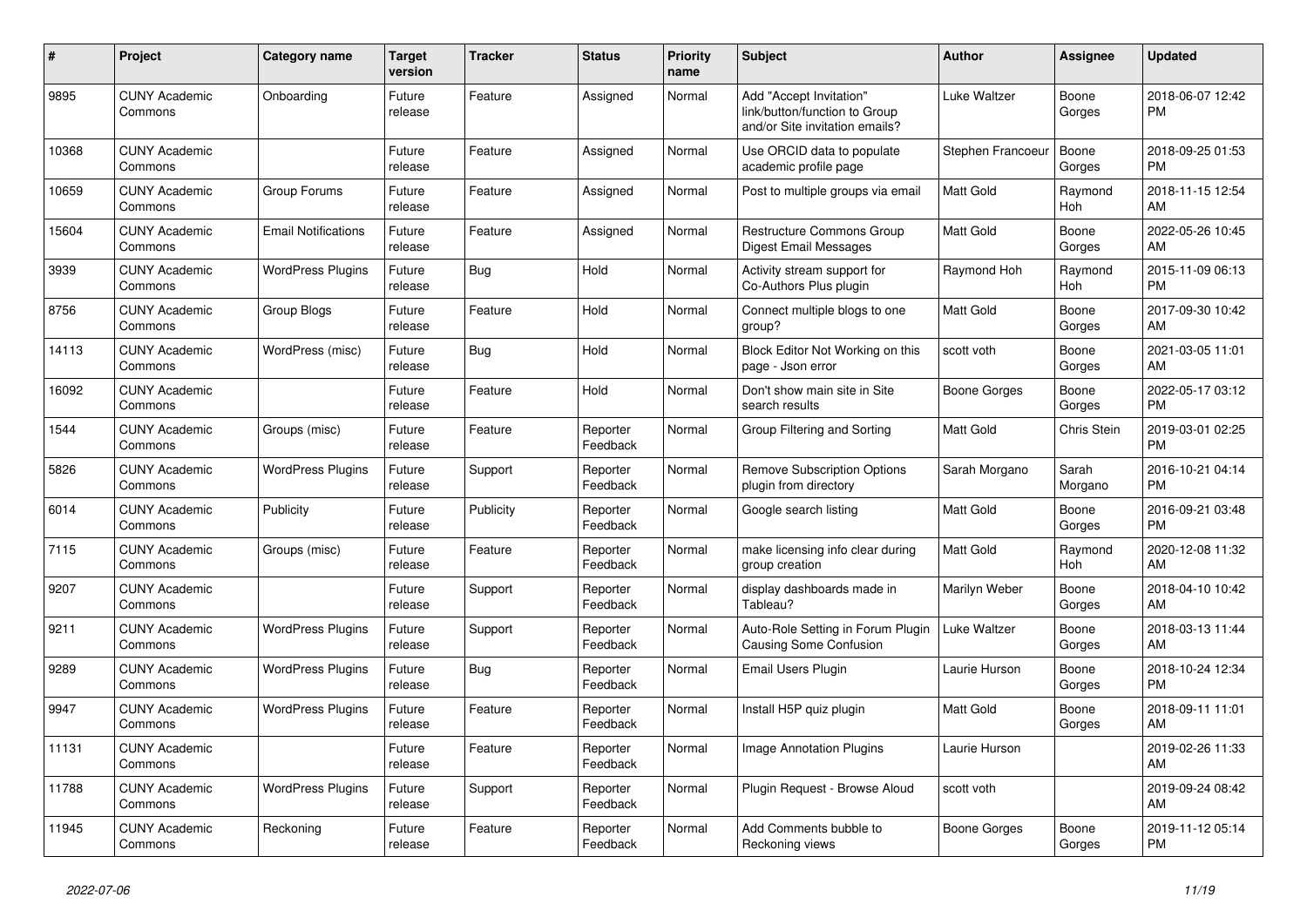| $\pmb{\#}$ | Project                         | <b>Category name</b> | <b>Target</b><br>version | <b>Tracker</b> | <b>Status</b>        | <b>Priority</b><br>name | <b>Subject</b>                                                                                                                               | <b>Author</b>           | Assignee            | <b>Updated</b>                |
|------------|---------------------------------|----------------------|--------------------------|----------------|----------------------|-------------------------|----------------------------------------------------------------------------------------------------------------------------------------------|-------------------------|---------------------|-------------------------------|
| 12446      | <b>CUNY Academic</b><br>Commons | Groups (misc)        | Future<br>release        | Feature        | Reporter<br>Feedback | Normal                  | Toggle default site to group forum<br>posting                                                                                                | Laurie Hurson           | Laurie Hurson       | 2020-03-10 11:57<br>AM        |
| 10380      | <b>CUNY Academic</b><br>Commons | WordPress (misc)     | Future<br>release        | Feature        | In Progress          | Normal                  | Remove blacklisted plugins                                                                                                                   | <b>Boone Gorges</b>     |                     | 2022-04-26 12:00<br><b>PM</b> |
| 3565       | <b>CUNY Academic</b><br>Commons | My Commons           | Not tracked              | Documentation  | New                  | Normal                  | Load Newest inconsistencies                                                                                                                  | Chris Stein             | scott voth          | 2015-11-09 01:16<br><b>PM</b> |
| 3657       | <b>CUNY Academic</b><br>Commons | WordPress (misc)     | Not tracked              | Feature        | New                  | Normal                  | Create alert for GC email<br>addresses                                                                                                       | <b>Matt Gold</b>        | Matt Gold           | 2016-04-14 11:29<br><b>PM</b> |
| 4972       | <b>CUNY Academic</b><br>Commons | Analytics            | Not tracked              | Bug            | New                  | Normal                  | <b>Newsletter Analytics</b>                                                                                                                  | Stephen Real            | Matt Gold           | 2015-12-09 12:54<br><b>PM</b> |
| 5298       | <b>CUNY Academic</b><br>Commons |                      | Not tracked              | Publicity      | New                  | Normal                  | Survey Pop-Up Text                                                                                                                           | Samantha Raddatz        | Samantha<br>Raddatz | 2016-03-22 12:27<br><b>PM</b> |
| 5679       | <b>CUNY Academic</b><br>Commons | Analytics            | Not tracked              | Feature        | <b>New</b>           | Normal                  | Logged In Users for GA                                                                                                                       | <b>Valerie Townsend</b> | Valerie<br>Townsend | 2016-06-11 09:49<br>AM        |
| 6665       | <b>CUNY Academic</b><br>Commons |                      | Not tracked              | Publicity      | <b>New</b>           | Normal                  | Dead Link in 1.10 announcement<br>post                                                                                                       | Paige Dupont            | Stephen Real        | 2016-12-01 03:11<br><b>PM</b> |
| 7928       | <b>CUNY Academic</b><br>Commons | Group Forums         | Not tracked              | <b>Bug</b>     | <b>New</b>           | Normal                  | Duplicate Forum post                                                                                                                         | Luke Waltzer            | Raymond<br>Hoh      | 2017-04-11 09:27<br><b>PM</b> |
| 8440       | <b>CUNY Academic</b><br>Commons | Onboarding           | Not tracked              | <b>Bug</b>     | <b>New</b>           | Normal                  | Create Test Email Accounts for<br><b>Onboarding Project</b>                                                                                  | Stephen Real            | Stephen Real        | 2017-08-01 09:49<br><b>PM</b> |
| 8607       | <b>CUNY Academic</b><br>Commons |                      | Not tracked              | Support        | <b>New</b>           | Normal                  | Paypal?                                                                                                                                      | Marilyn Weber           | Matt Gold           | 2018-05-15 01:37<br><b>PM</b> |
| 9346       | <b>CUNY Academic</b><br>Commons | WordPress (misc)     | Not tracked              | <b>Bug</b>     | New                  | Normal                  | Clone cetls.bmcc.cuny.edu for<br>development                                                                                                 | Owen Roberts            | Raymond<br>Hoh      | 2018-03-06 05:35<br><b>PM</b> |
| 9420       | <b>CUNY Academic</b><br>Commons | cuny.is              | Not tracked              | Feature        | New                  | Normal                  | Request for http://cuny.is/streams                                                                                                           | Raffi<br>Khatchadourian | Marilyn<br>Weber    | 2018-04-02 10:08<br>AM        |
| 9643       | <b>CUNY Academic</b><br>Commons | Publicity            | Not tracked              | Feature        | <b>New</b>           | Normal                  | Create a page on the Commons<br>for logos etc.                                                                                               | Stephen Real            | Stephen Real        | 2018-04-24 10:53<br>AM        |
| 9729       | <b>CUNY Academic</b><br>Commons | <b>SEO</b>           | Not tracked              | Support        | New                  | Normal                  | 503 Errors showing on<br>newlaborforum.cuny.edu                                                                                              | Diane Krauthamer        | Raymond<br>Hoh      | 2018-05-22 04:48<br><b>PM</b> |
| 9908       | <b>CUNY Academic</b><br>Commons |                      | Not tracked              | Feature        | <b>New</b>           | Normal                  | Is it possible to send email<br>updates to users (or an email<br>address not on the list) for only a<br>single page AFTER being<br>prompted? | <b>Michael Shields</b>  | scott voth          | 2018-06-11 01:34<br><b>PM</b> |
| 10794      | <b>CUNY Academic</b><br>Commons | Performance          | Not tracked              | <b>Bug</b>     | <b>New</b>           | Normal                  | Memcached connection<br>occasionally breaks                                                                                                  | <b>Boone Gorges</b>     | Boone<br>Gorges     | 2018-12-06 03:30<br><b>PM</b> |
| 10839      | <b>CUNY Academic</b><br>Commons | About page           | Not tracked              | Support        | <b>New</b>           | Normal                  | <b>Mission Statement Needs</b><br>Revision                                                                                                   | scott voth              | Matt Gold           | 2018-12-26 10:58<br>AM        |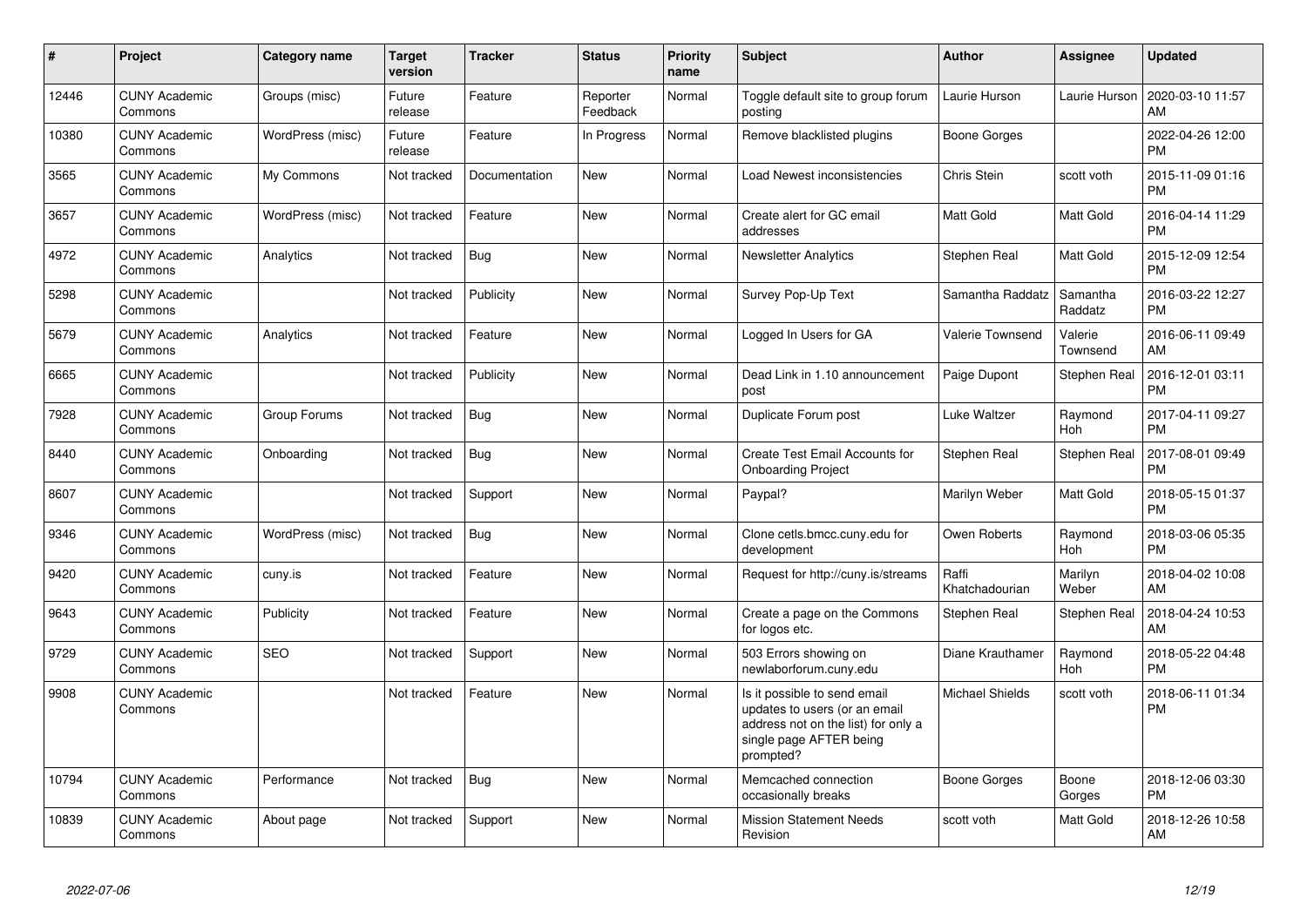| #     | Project                         | <b>Category name</b>     | <b>Target</b><br>version | <b>Tracker</b> | <b>Status</b> | <b>Priority</b><br>name | <b>Subject</b>                                                                       | Author              | <b>Assignee</b>       | <b>Updated</b>                |
|-------|---------------------------------|--------------------------|--------------------------|----------------|---------------|-------------------------|--------------------------------------------------------------------------------------|---------------------|-----------------------|-------------------------------|
| 11393 | <b>CUNY Academic</b><br>Commons |                          | Not tracked              | Publicity      | <b>New</b>    | Normal                  | After 1.15 release, ceate a hero<br>slide and post about adding a site<br>to a group | scott voth          | Patrick<br>Sweeney    | 2019-05-14 10:32<br>AM        |
| 11545 | <b>CUNY Academic</b><br>Commons | <b>WordPress Plugins</b> | Not tracked              | Support        | New           | Normal                  | Twitter searches in WordPress                                                        | Gina Cherry         | Matt Gold             | 2019-09-23 01:03<br><b>PM</b> |
| 11624 | <b>CUNY Academic</b><br>Commons | WordPress (misc)         | Not tracked              | Support        | New           | Normal                  | Change pages into posts or swap<br>database for a Commons site?                      | Stephen Klein       | Raymond<br><b>Hoh</b> | 2019-07-09 11:04<br>AM        |
| 11879 | <b>CUNY Academic</b><br>Commons |                          | Not tracked              | <b>Bug</b>     | <b>New</b>    | Normal                  | Hypothesis comments appearing<br>on multiple, different pdfs across<br>blogs         | Laurie Hurson       | Laurie Hurson         | 2019-09-19 02:39<br>PM        |
| 11883 | <b>CUNY Academic</b><br>Commons | Help/Codex               | Not tracked              | Support        | <b>New</b>    | Normal                  | Need Embedding Help Page<br>Update (Tableau)                                         | Anthony Wheeler     | scott voth            | 2019-09-24 08:49<br>AM        |
| 12247 | <b>CUNY Academic</b><br>Commons | Publicity                | Not tracked              | Support        | <b>New</b>    | Normal                  | Screenshot of First Commons<br>Homepage                                              | scott voth          | scott voth            | 2020-01-14 12:08<br><b>PM</b> |
| 12328 | <b>CUNY Academic</b><br>Commons |                          | Not tracked              | Support        | <b>New</b>    | Normal                  | Sign up Code for Non-CUNY<br>Faculty                                                 | Laurie Hurson       |                       | 2020-01-28 10:25<br>AM        |
| 12352 | <b>CUNY Academic</b><br>Commons |                          | Not tracked              | Support        | New           | Normal                  | "posts list" page builder block<br>option                                            | Marilyn Weber       |                       | 2020-02-03 01:29<br><b>PM</b> |
| 12382 | <b>CUNY Academic</b><br>Commons | Membership               | Not tracked              | Support        | <b>New</b>    | Normal                  | Email request change                                                                 | Marilyn Weber       | Marilyn<br>Weber      | 2020-02-06 12:56<br><b>PM</b> |
| 12392 | <b>CUNY Academic</b><br>Commons | Help/Codex               | Not tracked              | Documentation  | <b>New</b>    | Normal                  | <b>Updates to Common Commons</b><br>Questions on Help Page                           | scott voth          | Margaret<br>Galvan    | 2020-02-11 10:53<br>AM        |
| 12438 | <b>CUNY Academic</b><br>Commons | Courses                  | Not tracked              | Bug            | <b>New</b>    | Normal                  | Site appearing twice                                                                 | Laurie Hurson       | Boone<br>Gorges       | 2020-02-18 01:34<br><b>PM</b> |
| 12911 | <b>CUNY Academic</b><br>Commons |                          | Not tracked              | Feature        | New           | Normal                  | Block access to xmlrpc.php based<br>on User-Agent                                    | <b>Boone Gorges</b> | Boone<br>Gorges       | 2020-06-09 05:12<br><b>PM</b> |
| 13286 | <b>CUNY Academic</b><br>Commons |                          | Not tracked              | Support        | <b>New</b>    | Normal                  | problem connecting with<br>WordPress app                                             | Marilyn Weber       | Raymond<br>Hoh        | 2020-09-08 11:16<br>AM        |
| 13430 | <b>CUNY Academic</b><br>Commons | Reply By Email           | Not tracked              | Bug            | <b>New</b>    | Normal                  | Delay in RBE                                                                         | Luke Waltzer        | Raymond<br>Hoh        | 2020-10-13 11:16<br>AM        |
| 13949 | <b>CUNY Academic</b><br>Commons |                          | Not tracked              | Bug            | New           | Normal                  | Continued debugging of runaway<br>MySQL connections                                  | Matt Gold           | Boone<br>Gorges       | 2021-09-14 10:42<br>AM        |
| 14394 | <b>CUNY Academic</b><br>Commons |                          | Not tracked              | Feature        | <b>New</b>    | Normal                  | Commons News Site - redesign                                                         | scott voth          | scott voth            | 2021-09-14 10:46<br>AM        |
| 14475 | <b>CUNY Academic</b><br>Commons |                          | Not tracked              | Publicity      | New           | Normal                  | OER Showcase Page                                                                    | Laurie Hurson       | Laurie Hurson         | 2021-09-14 10:46<br>AM        |
| 14911 | <b>CUNY Academic</b><br>Commons | <b>WordPress Themes</b>  | Not tracked              | Support        | New           | Normal                  | Twentytwentyone theme                                                                | Marilyn Weber       |                       | 2021-10-28 10:37<br>AM        |
| 15210 | <b>CUNY Academic</b><br>Commons | Analytics                | Not tracked              | Design/UX      | New           | Normal                  | Google Analytics improvements                                                        | Colin McDonald      | Boone<br>Gorges       | 2022-05-24 10:47<br>AM        |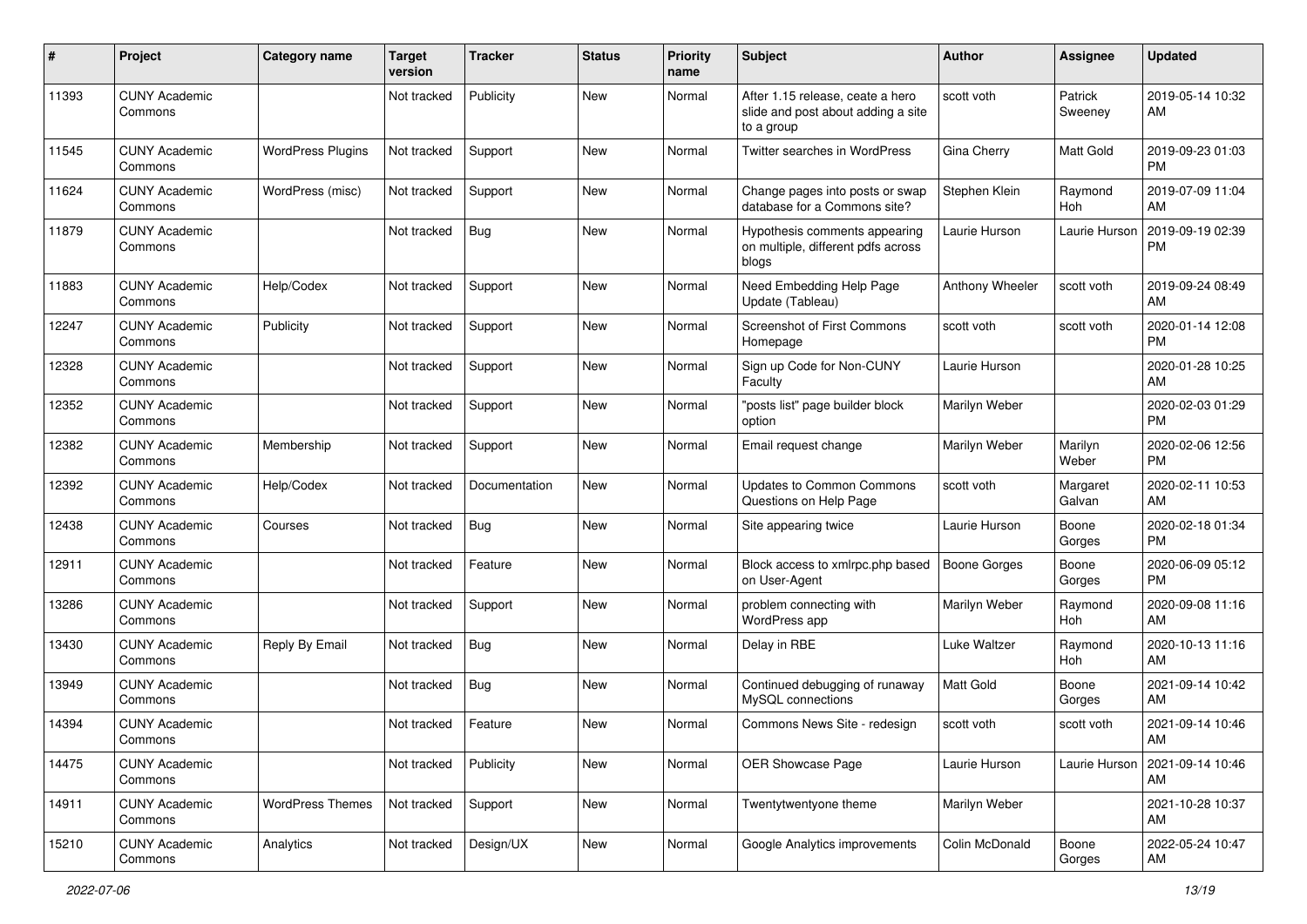| #     | Project                         | <b>Category name</b> | <b>Target</b><br>version | <b>Tracker</b> | <b>Status</b> | <b>Priority</b><br>name | <b>Subject</b>                                                                        | Author           | <b>Assignee</b>     | <b>Updated</b>                |
|-------|---------------------------------|----------------------|--------------------------|----------------|---------------|-------------------------|---------------------------------------------------------------------------------------|------------------|---------------------|-------------------------------|
| 15816 | <b>CUNY Academic</b><br>Commons |                      | Not tracked              | Support        | New           | Normal                  | slow loading at SPS                                                                   | Marilyn Weber    |                     | 2022-04-05 01:26<br><b>PM</b> |
| 636   | <b>CUNY Academic</b><br>Commons | WordPress (misc)     | Not tracked              | Support        | Assigned      | Normal                  | Create Lynda.com-like Table of<br>Contents for Prospective Tutorial<br>Screencasts    | <b>Matt Gold</b> | scott voth          | 2016-02-23 03:12<br><b>PM</b> |
| 2175  | <b>CUNY Academic</b><br>Commons | WordPress (misc)     | Not tracked              | Support        | Assigned      | Normal                  | Subscibe 2 vs. Jetpack<br>subscription options                                        | local admin      | Matt Gold           | 2016-01-26 04:58<br><b>PM</b> |
| 2612  | <b>CUNY Academic</b><br>Commons |                      | Not tracked              | Publicity      | Assigned      | Normal                  | Pinterest site for the Commons                                                        | local admin      | Sarah<br>Morgano    | 2016-03-04 11:19<br>AM        |
| 2666  | <b>CUNY Academic</b><br>Commons | About page           | Not tracked              | Documentation  | Assigned      | Normal                  | <b>Update About Text</b>                                                              | Chris Stein      | Luke Waltzer        | 2016-03-04 11:19<br>AM        |
| 3524  | <b>CUNY Academic</b><br>Commons | Documentation        | Not tracked              | Documentation  | Assigned      | Normal                  | Post describing all you can do<br>when starting up a new blog/group                   | <b>Matt Gold</b> | scott voth          | 2014-10-04 12:56<br><b>PM</b> |
| 4027  | <b>CUNY Academic</b><br>Commons | Commons In A Box     | Not tracked              | Design/UX      | Assigned      | Normal                  | Usability review of CBOX update<br>procedures                                         | Matt Gold        | Samantha<br>Raddatz | 2015-05-11 06:36<br><b>PM</b> |
| 4070  | <b>CUNY Academic</b><br>Commons | Analytics            | Not tracked              | Support        | Assigned      | Normal                  | Request for JITP site analytics                                                       | Matt Gold        | Seth Persons        | 2016-02-23 03:09<br><b>PM</b> |
| 4235  | <b>CUNY Academic</b><br>Commons |                      | Not tracked              | Design/UX      | Assigned      | Normal                  | Explore user experience around<br>comments on forum topics vs docs                    | <b>Matt Gold</b> | Samantha<br>Raddatz | 2015-07-21 10:23<br>AM        |
| 4986  | <b>CUNY Academic</b><br>Commons | ZenDesk              | Not tracked              | Support        | Assigned      | Normal                  | Prepare documentation for<br>Zendesk re web widget                                    | <b>Matt Gold</b> | Samantha<br>Raddatz | 2016-02-25 03:09<br><b>PM</b> |
| 6115  | <b>CUNY Academic</b><br>Commons | Publicity            | Not tracked              | Feature        | Assigned      | Normal                  | create digital signage for GC                                                         | <b>Matt Gold</b> | scott voth          | 2016-10-11 10:09<br><b>PM</b> |
| 6298  | <b>CUNY Academic</b><br>Commons | User Experience      | Not tracked              | Design/UX      | Assigned      | Normal                  | Examine data from survey                                                              | <b>Matt Gold</b> | Margaret<br>Galvan  | 2016-10-14 12:16<br><b>PM</b> |
| 6671  | <b>CUNY Academic</b><br>Commons | Reply By Email       | Not tracked              | <b>Bug</b>     | Assigned      | Normal                  | "Post too often" RBE error<br>message                                                 | <b>Matt Gold</b> | Raymond<br>Hoh      | 2016-11-11 09:55<br>AM        |
| 6995  | <b>CUNY Academic</b><br>Commons | Home Page            | Not tracked              | <b>Bug</b>     | Assigned      | Normal                  | member filter on homepage not<br>workina                                              | <b>Matt Gold</b> | Raymond<br>Hoh      | 2016-12-11 09:46<br><b>PM</b> |
| 7828  | <b>CUNY Academic</b><br>Commons |                      | Not tracked              | Feature        | Assigned      | Normal                  | Theme Assessment 2017                                                                 | Margaret Galvan  | Margaret<br>Galvan  | 2017-05-02 10:41<br><b>PM</b> |
| 8666  | <b>CUNY Academic</b><br>Commons | Teaching             | Not tracked              | Documentation  | Assigned      | Normal                  | Create Teaching on the Commons<br>Resource Page                                       | Matt Gold        | Laurie Hurson       | 2019-09-23 03:16<br><b>PM</b> |
| 8837  | <b>CUNY Academic</b><br>Commons |                      | Not tracked              | Feature        | Assigned      | Normal                  | Create a form to request info from<br>people requesting premium<br>themes and plugins | Matt Gold        | Marilyn<br>Weber    | 2017-11-14 03:35<br>PM        |
| 8898  | <b>CUNY Academic</b><br>Commons | Social Paper         | Not tracked              | Feature        | Assigned      | Normal                  | Usage data on docs and social<br>paper                                                | Matt Gold        | Matt Gold           | 2017-11-16 11:32<br>AM        |
| 8902  | <b>CUNY Academic</b><br>Commons | Design               | Not tracked              | Feature        | Assigned      | Normal                  | Report back on research on<br><b>BuddyPress themes</b>                                | <b>Matt Gold</b> | Michael Smith       | 2017-11-10 12:31<br>PM        |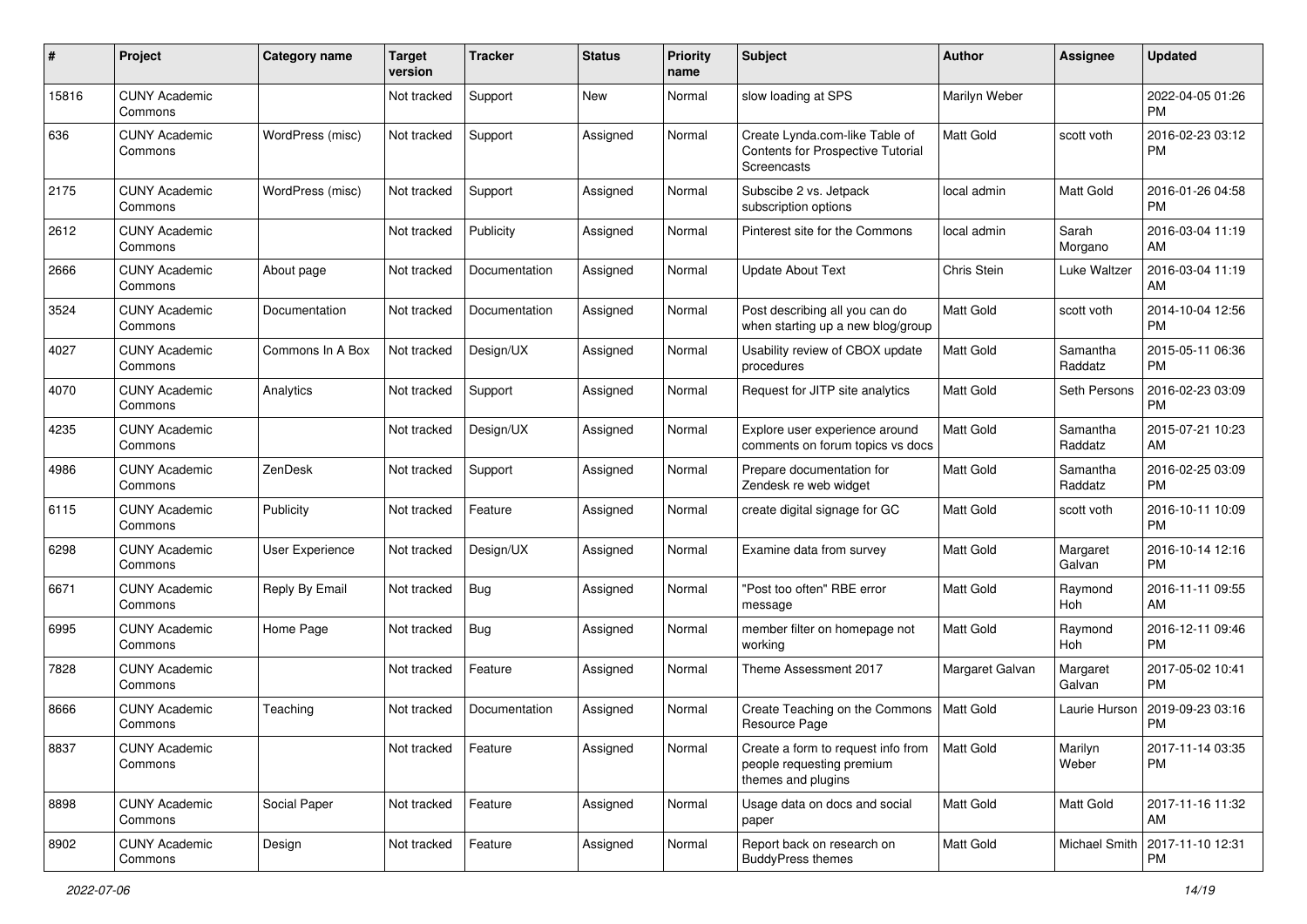| #     | <b>Project</b>                  | <b>Category name</b>       | <b>Target</b><br>version | <b>Tracker</b> | <b>Status</b>        | <b>Priority</b><br>name | <b>Subject</b>                                                          | <b>Author</b>    | Assignee            | <b>Updated</b>                |
|-------|---------------------------------|----------------------------|--------------------------|----------------|----------------------|-------------------------|-------------------------------------------------------------------------|------------------|---------------------|-------------------------------|
| 8976  | <b>CUNY Academic</b><br>Commons | Reply By Email             | Not tracked              | Feature        | Assigned             | Normal                  | Package RBE new topics posting?                                         | <b>Matt Gold</b> | Raymond<br>Hoh      | 2017-12-04 02:34<br><b>PM</b> |
| 9015  | <b>CUNY Academic</b><br>Commons | Groups (misc)              | Not tracked              | Outreach       | Assigned             | Normal                  | Email group admins the email<br>addresses of their groups               | <b>Matt Gold</b> | Matt Gold           | 2018-01-02 09:54<br>AM        |
| 9941  | <b>CUNY Academic</b><br>Commons | Wiki                       | Not tracked              | Support        | Assigned             | Normal                  | Wiki functionality                                                      | <b>Matt Gold</b> | Boone<br>Gorges     | 2018-06-26 10:57<br>AM        |
| 11517 | <b>CUNY Academic</b><br>Commons |                            | Not tracked              | Feature        | Assigned             | Normal                  | wp-accessibility plugin should not<br>strip 'target=" blank" by default | Boone Gorges     | Laurie Hurson       | 2019-09-24 09:57<br>AM        |
| 11519 | <b>CUNY Academic</b><br>Commons |                            | Not tracked              | Support        | Assigned             | Normal                  | comment option not appearing                                            | Marilyn Weber    |                     | 2019-09-24 10:28<br>AM        |
| 12436 | <b>CUNY Academic</b><br>Commons |                            | Not tracked              | Bug            | Assigned             | Normal                  | Nightly system downtime                                                 | Boone Gorges     |                     | 2020-08-01 09:30<br>AM        |
| 3369  | <b>CUNY Academic</b><br>Commons | Reply By Email             | Not tracked              | Outreach       | Hold                 | Normal                  | Release reply by email to WP<br>plugin directory                        | <b>Matt Gold</b> | Raymond<br>Hoh      | 2016-03-01 12:46<br><b>PM</b> |
| 8991  | <b>CUNY Academic</b><br>Commons | Reply By Email             | Not tracked              | Bug            | Hold                 | Normal                  | RBE duplicate email message<br>issue                                    | <b>Matt Gold</b> | Raymond<br>Hoh      | 2018-02-18 08:53<br><b>PM</b> |
| 9060  | <b>CUNY Academic</b><br>Commons | Commons In A Box           | Not tracked              | Bug            | Hold                 | Normal                  | Problems with CBox image library<br>/ upload                            | Lisa Rhody       | Raymond<br>Hoh      | 2018-01-10 03:26<br><b>PM</b> |
| 11848 | <b>CUNY Academic</b><br>Commons |                            | Not tracked              | Support        | Hold                 | Normal                  | a Dean of Faculty wants to share a   Marilyn Weber<br>large file        |                  |                     | 2019-09-24 08:44<br>AM        |
| 5317  | <b>CUNY Academic</b><br>Commons | Group Blogs                | Not tracked              | <b>Bug</b>     | Reporter<br>Feedback | Normal                  | Notifications of New Post Didn't<br>Come                                | Luke Waltzer     | Samantha<br>Raddatz | 2016-03-21 10:41<br><b>PM</b> |
| 9515  | <b>CUNY Academic</b><br>Commons | <b>WordPress Plugins</b>   | Not tracked              | <b>Bug</b>     | Reporter<br>Feedback | Normal                  | Text to Speech plugin - "More<br>Slowly" checkbox not working           | scott voth       | Boone<br>Gorges     | 2018-06-13 02:26<br><b>PM</b> |
| 9979  | <b>CUNY Academic</b><br>Commons | <b>Email Notifications</b> | Not tracked              | Bug            | Reporter<br>Feedback | Normal                  | Reports of slow email activation<br>emails                              | <b>Matt Gold</b> | Boone<br>Gorges     | 2018-08-29 09:40<br><b>PM</b> |
| 10040 | <b>CUNY Academic</b><br>Commons | WordPress (misc)           | Not tracked              | <b>Bug</b>     | Reporter<br>Feedback | Normal                  | User doesn't see full list of themes                                    | <b>Matt Gold</b> | Boone<br>Gorges     | 2018-07-25 10:12<br>AM        |
| 10262 | <b>CUNY Academic</b><br>Commons |                            | Not tracked              | Bug            | Reporter<br>Feedback | Normal                  | Newsletter Plugin: Broken Image<br>at Bottom of All Newsletters         | Mark Webb        | Raymond<br>Hoh      | 2018-08-30 05:17<br><b>PM</b> |
| 10273 | <b>CUNY Academic</b><br>Commons | Registration               | Not tracked              | Support        | Reporter<br>Feedback | Normal                  | users combining CF and campus<br>address                                | Marilyn Weber    |                     | 2019-09-18 10:58<br>AM        |
| 10657 | <b>CUNY Academic</b><br>Commons |                            | Not tracked              | Support        | Reporter<br>Feedback | Normal                  | child theme problems                                                    | Marilyn Weber    |                     | 2018-11-08 01:19<br><b>PM</b> |
| 10769 | <b>CUNY Academic</b><br>Commons | <b>WordPress Themes</b>    | Not tracked              | Bug            | Reporter<br>Feedback | Normal                  | 2011 Theme Sidebar                                                      | Mark Webb        |                     | 2018-12-04 04:09<br><b>PM</b> |
| 10982 | <b>CUNY Academic</b><br>Commons | Domain Mapping             | Not tracked              | Support        | Reporter<br>Feedback | Normal                  | <b>CNAME</b> question                                                   | scott voth       |                     | 2019-01-22 04:29<br><b>PM</b> |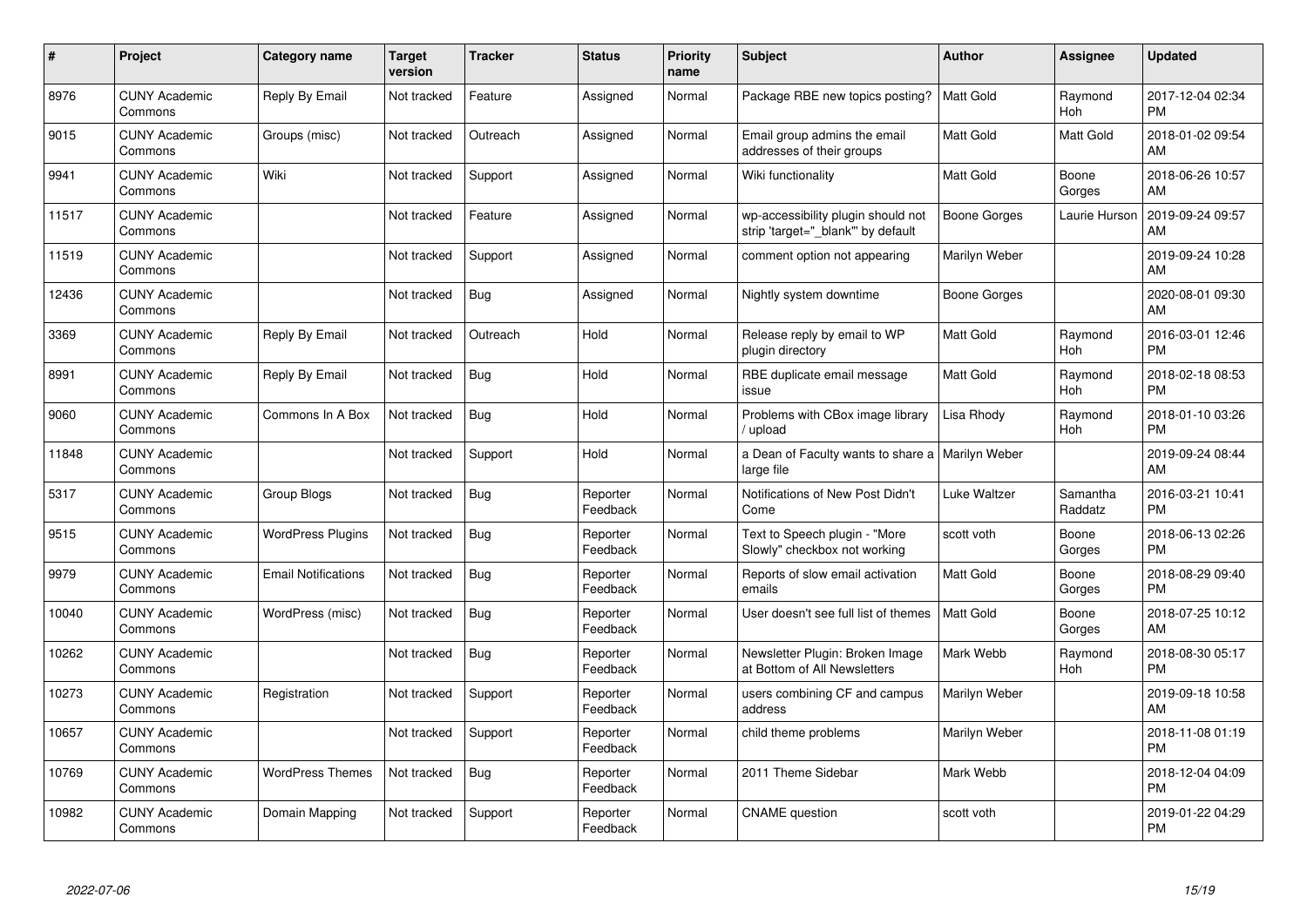| #     | <b>Project</b>                  | <b>Category name</b>      | <b>Target</b><br>version | <b>Tracker</b> | <b>Status</b>        | <b>Priority</b><br>name | <b>Subject</b>                                                                                | <b>Author</b>           | Assignee        | <b>Updated</b>                |
|-------|---------------------------------|---------------------------|--------------------------|----------------|----------------------|-------------------------|-----------------------------------------------------------------------------------------------|-------------------------|-----------------|-------------------------------|
| 11077 | <b>CUNY Academic</b><br>Commons | Events                    | Not tracked              | Feature        | Reporter<br>Feedback | Normal                  | Show event category description<br>in event list view                                         | Raffi<br>Khatchadourian |                 | 2019-02-12 10:38<br><b>PM</b> |
| 11120 | <b>CUNY Academic</b><br>Commons | <b>WordPress Plugins</b>  | Not tracked              | Bug            | Reporter<br>Feedback | Normal                  | Events Manager Events Not<br>Showing Up                                                       | Mark Webb               |                 | 2019-02-27 04:10<br><b>PM</b> |
| 11149 | <b>CUNY Academic</b><br>Commons |                           | Not tracked              | Support        | Reporter<br>Feedback | Normal                  | comments getting blocked                                                                      | Marilyn Weber           | Raymond<br>Hoh  | 2019-03-26 11:40<br>AM        |
| 11386 | <b>CUNY Academic</b><br>Commons | WordPress - Media         | Not tracked              | Support        | Reporter<br>Feedback | Normal                  | disappearing images                                                                           | scott voth              | Boone<br>Gorges | 2019-05-14 10:32<br>AM        |
| 11415 | <b>CUNY Academic</b><br>Commons | <b>WordPress Plugins</b>  | Not tracked              | Bug            | Reporter<br>Feedback | Normal                  | <b>Blog Subscriptions in Jetpack</b>                                                          | Laurie Hurson           |                 | 2019-05-14 10:34<br>AM        |
| 11449 | <b>CUNY Academic</b><br>Commons | WordPress - Media         | Not tracked              | Support        | Reporter<br>Feedback | Normal                  | Cloning Media Library for JITP<br>from Staging to Production Site                             | Patrick DeDauw          | Boone<br>Gorges | 2019-05-13 12:00<br><b>PM</b> |
| 11493 | <b>CUNY Academic</b><br>Commons | Domain Mapping            | Not tracked              | Support        | Reporter<br>Feedback | Normal                  | Domain Mapping Request - Talia<br>Schaffer                                                    | scott voth              | Matt Gold       | 2019-08-06 08:39<br>AM        |
| 11509 | <b>CUNY Academic</b><br>Commons |                           | Not tracked              | Support        | Reporter<br>Feedback | Normal                  | deleted Page causing a Menu<br>problem?                                                       | Marilyn Weber           |                 | 2019-06-04 09:54<br>AM        |
| 11556 | <b>CUNY Academic</b><br>Commons | Courses                   | Not tracked              | <b>Bug</b>     | Reporter<br>Feedback | Normal                  | Instructor name given in course<br>listing                                                    | Tom Harbison            |                 | 2019-06-25 04:12<br><b>PM</b> |
| 11771 | <b>CUNY Academic</b><br>Commons |                           | Not tracked              | Support        | Reporter<br>Feedback | Normal                  | post displays in sections                                                                     | Marilyn Weber           |                 | 2019-08-20 10:34<br>AM        |
| 11787 | <b>CUNY Academic</b><br>Commons |                           | Not tracked              | Support        | Reporter<br>Feedback | Normal                  | automated comments notifications<br>on ZenDesk                                                | <b>Marilyn Weber</b>    |                 | 2019-08-26 06:18<br><b>PM</b> |
| 12004 | <b>CUNY Academic</b><br>Commons |                           | Not tracked              | Support        | Reporter<br>Feedback | Normal                  | Notifications for spam blog<br>comments                                                       | Gina Cherry             | Raymond<br>Hoh  | 2019-11-01 12:05<br><b>PM</b> |
| 12198 | <b>CUNY Academic</b><br>Commons |                           | Not tracked              | Bug            | Reporter<br>Feedback | Normal                  | Duplicate listing in My Sites                                                                 | Tom Harbison            |                 | 2019-12-09 05:50<br><b>PM</b> |
| 12350 | <b>CUNY Academic</b><br>Commons | <b>Blogs (BuddyPress)</b> | Not tracked              | Support        | Reporter<br>Feedback | Normal                  | URL creation problem                                                                          | Marilyn Weber           |                 | 2020-02-03 11:27<br>AM        |
| 12360 | <b>CUNY Academic</b><br>Commons | <b>WordPress Themes</b>   | Not tracked              | Bug            | Reporter<br>Feedback | Normal                  | site just says "DANTE We are<br>currently in maintenance mode,<br>please check back shortly." | Marilyn Weber           |                 | 2020-02-04 12:13<br><b>PM</b> |
| 12484 | <b>CUNY Academic</b><br>Commons |                           | Not tracked              | Support        | Reporter<br>Feedback | Normal                  | Sign up Code for COIL Course<br>starting in March                                             | Laurie Hurson           | Matt Gold       | 2020-03-02 02:26<br><b>PM</b> |
| 12741 | <b>CUNY Academic</b><br>Commons | <b>WordPress Plugins</b>  | Not tracked              | Support        | Reporter<br>Feedback | Normal                  | <b>Tableau Public Viz Block</b>                                                               | Marilyn Weber           | Raymond<br>Hoh  | 2020-05-12 11:00<br>AM        |
| 13034 | <b>CUNY Academic</b><br>Commons |                           | Not tracked              | Support        | Reporter<br>Feedback | Normal                  | a site is asking people to join the<br>Commons to get a download                              | Marilyn Weber           |                 | 2020-07-12 07:23<br>AM        |
| 13255 | <b>CUNY Academic</b><br>Commons |                           | Not tracked              | Support        | Reporter<br>Feedback | Normal                  | Accessibility problems                                                                        | Marilyn Weber           |                 | 2020-09-01 05:48<br><b>PM</b> |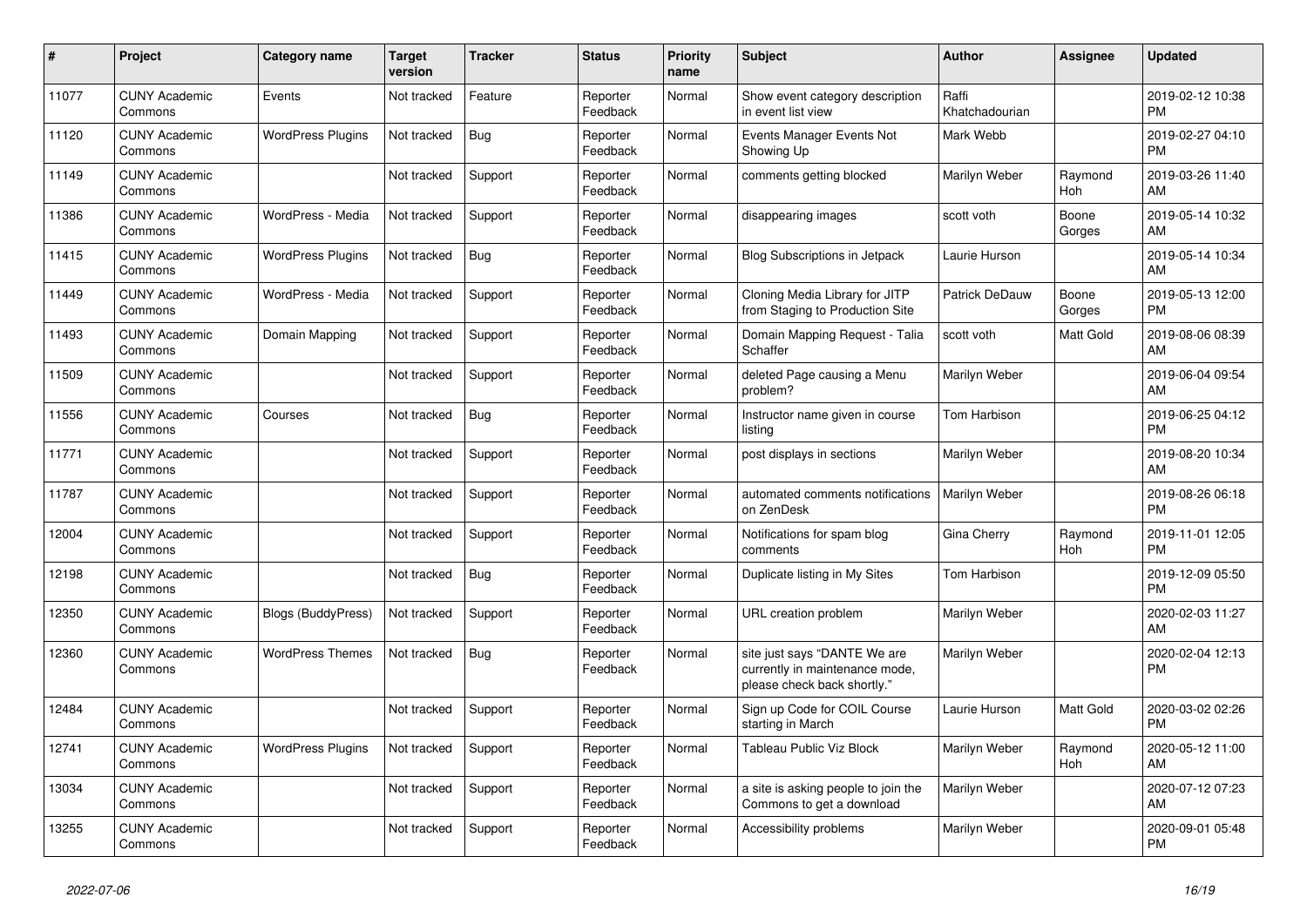| #     | <b>Project</b>                  | <b>Category name</b> | <b>Target</b><br>version | <b>Tracker</b> | <b>Status</b>        | <b>Priority</b><br>name | <b>Subject</b>                                                     | <b>Author</b>           | Assignee        | Updated                       |
|-------|---------------------------------|----------------------|--------------------------|----------------|----------------------|-------------------------|--------------------------------------------------------------------|-------------------------|-----------------|-------------------------------|
| 13328 | <b>CUNY Academic</b><br>Commons | Group Forums         | Not tracked              | <b>Bug</b>     | Reporter<br>Feedback | Normal                  | cross-posting in two related<br>groups                             | Marilyn Weber           | Raymond<br>Hoh  | 2020-09-15 10:39<br>PM        |
| 13975 | <b>CUNY Academic</b><br>Commons | Social Paper         | Not tracked              | Support        | Reporter<br>Feedback | Normal                  | can't approve comments on Social<br>Paper paper                    | Marilyn Weber           |                 | 2021-02-12 09:33<br>AM        |
| 14074 | <b>CUNY Academic</b><br>Commons | WordPress (misc)     | Not tracked              | Support        | Reporter<br>Feedback | Normal                  | page password protection problem                                   | Marilyn Weber           |                 | 2021-03-02 11:03<br>AM        |
| 14398 | <b>CUNY Academic</b><br>Commons |                      | Not tracked              | Support        | Reporter<br>Feedback | Normal                  | Events plug-in notification problem                                | Marilyn Weber           |                 | 2021-05-11 11:21<br>AM        |
| 14483 | <b>CUNY Academic</b><br>Commons | WordPress - Media    | Not tracked              | <b>Bug</b>     | Reporter<br>Feedback | Normal                  | Wordpress PDF Embed Stopped<br>Working after JITP Media Clone      | <b>Patrick DeDauw</b>   | Boone<br>Gorges | 2021-05-20 01:51<br><b>PM</b> |
| 14504 | <b>CUNY Academic</b><br>Commons |                      | Not tracked              | Publicity      | Reporter<br>Feedback | Normal                  | Adding showcases to home page<br>menu                              | Laurie Hurson           | Boone<br>Gorges | 2022-01-19 03:26<br>PM        |
| 14538 | <b>CUNY Academic</b><br>Commons |                      | Not tracked              | Support        | Reporter<br>Feedback | Normal                  | <b>Weebly To Commons</b>                                           | Laurie Hurson           |                 | 2021-09-14 10:47<br>AM        |
| 14629 | <b>CUNY Academic</b><br>Commons |                      | Not tracked              | Bug            | Reporter<br>Feedback | Normal                  | Possible Post Order Bug?                                           | Syelle Graves           |                 | 2021-09-14 10:47<br>AM        |
| 14842 | <b>CUNY Academic</b><br>Commons |                      | Not tracked              | Support        | Reporter<br>Feedback | Normal                  | Question about widgets and block<br>editor                         | Gina Cherry             |                 | 2021-10-06 03:01<br><b>PM</b> |
| 14900 | <b>CUNY Academic</b><br>Commons |                      | Not tracked              | Support        | Reporter<br>Feedback | Normal                  | previous theme?                                                    | Marilyn Weber           |                 | 2021-10-25 10:31<br>AM        |
| 14983 | <b>CUNY Academic</b><br>Commons | WordPress (misc)     | Not tracked              | Support        | Reporter<br>Feedback | Normal                  | "Read More" tag not working                                        | Rebecca Krisel          | Raymond<br>Hoh  | 2021-11-23 01:17<br>PM        |
| 15176 | <b>CUNY Academic</b><br>Commons |                      | Not tracked              | Support        | Reporter<br>Feedback | Normal                  | Archiving Q Writing & Old<br>Wordpress Sites on the Commons        | Laurie Hurson           |                 | 2022-02-08 10:28<br>AM        |
| 15242 | <b>CUNY Academic</b><br>Commons | Performance          | Not tracked              | Bug            | Reporter<br>Feedback | Normal                  | Slugist site                                                       | Raffi<br>Khatchadourian | Boone<br>Gorges | 2022-02-07 11:14<br>AM        |
| 15923 | <b>CUNY Academic</b><br>Commons |                      | Not tracked              | Feature        | Reporter<br>Feedback | Normal                  | <b>Bellows Plugin Adjustments</b>                                  | Laurie Hurson           |                 | 2022-04-20 10:10<br>AM        |
| 14994 | <b>CUNY Academic</b><br>Commons | cdev.gc.cuny.edu     | Not tracked              | Support        | In Progress          | Normal                  | Clear Cache on CDEV                                                | scott voth              | Raymond<br>Hoh  | 2021-12-07 03:51<br><b>PM</b> |
| 2577  | <b>NYCDH Community</b><br>Site  |                      |                          | Feature        | Assigned             | Low                     | Investigate Potential to Add Links<br>to the Forum                 | <b>Mark Newton</b>      | Alex Gil        | 2013-05-16 09:40<br><b>PM</b> |
| 2618  | <b>NYCDH Community</b><br>Site  |                      |                          | Bug            | Assigned             | Low                     | Mark blogs as spam when created<br>by users marked as spam         | Matt Gold               | Boone<br>Gorges | 2013-06-09 11:38<br>PM        |
| 2576  | <b>NYCDH Community</b><br>Site  |                      |                          | <b>Bug</b>     | Hold                 | Low                     | Test Next Button in Javascript<br><b>Tutorial Under Activities</b> | Mark Newton             | Alex Gil        | 2013-05-18 02:55<br>PM        |
| 1166  | <b>CUNY Academic</b><br>Commons | Email Invitations    | Future<br>release        | Feature        | <b>New</b>           | Low                     | Better organizational tools for Sent<br>Invites                    | <b>Boone Gorges</b>     | Boone<br>Gorges | 2015-11-09 06:02<br>PM        |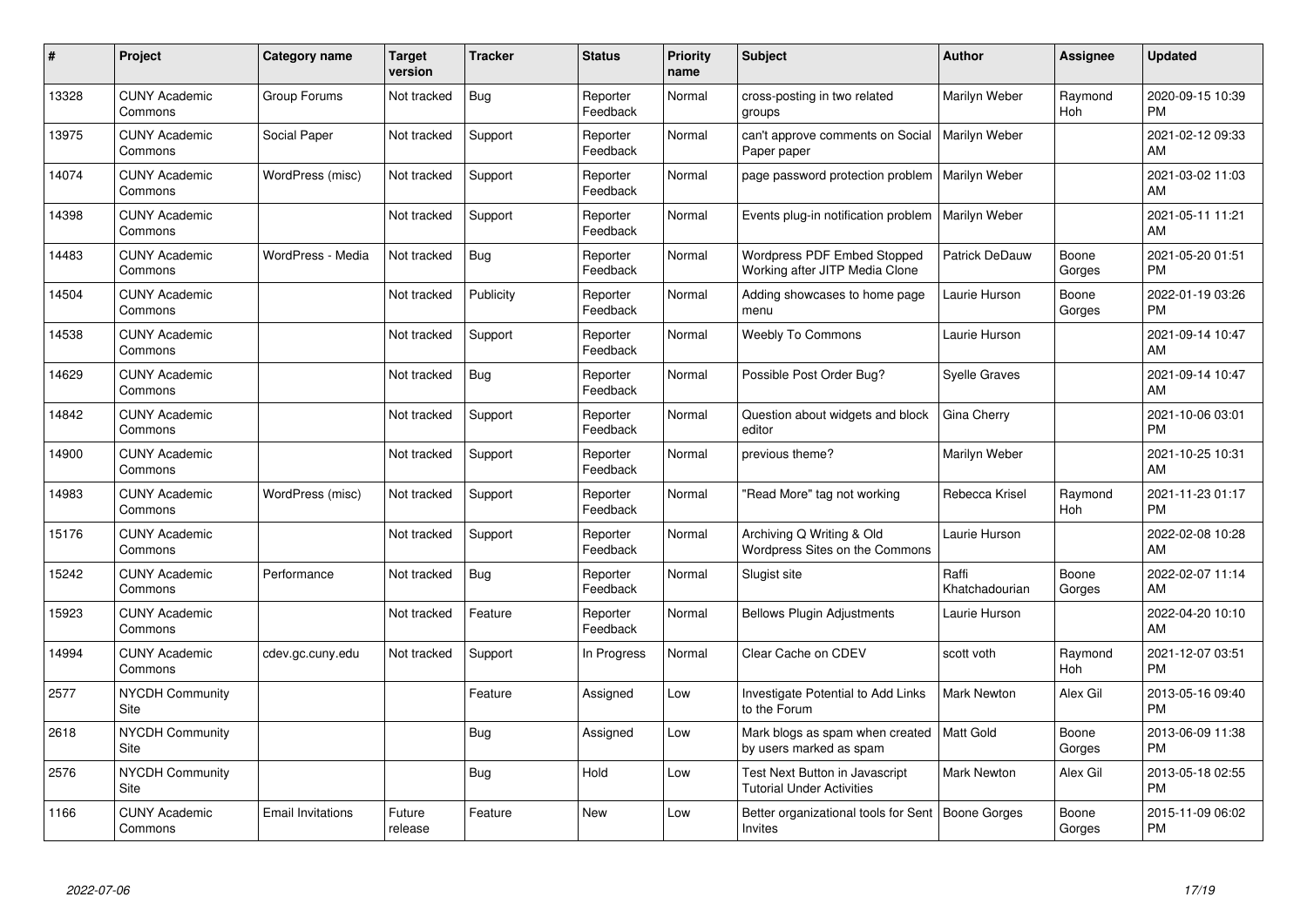| #    | Project                         | <b>Category name</b>       | <b>Target</b><br>version | <b>Tracker</b> | <b>Status</b> | <b>Priority</b><br>name | <b>Subject</b>                                                                                                                                        | Author                  | <b>Assignee</b>     | <b>Updated</b>                |
|------|---------------------------------|----------------------------|--------------------------|----------------|---------------|-------------------------|-------------------------------------------------------------------------------------------------------------------------------------------------------|-------------------------|---------------------|-------------------------------|
| 1167 | <b>CUNY Academic</b><br>Commons | <b>Email Invitations</b>   | Future<br>release        | Feature        | New           | Low                     | Allow email invitations to be resent   Boone Gorges                                                                                                   |                         | Boone<br>Gorges     | 2015-11-12 12:53<br>AM        |
| 3048 | <b>CUNY Academic</b><br>Commons | <b>Public Portfolio</b>    | Future<br>release        | Feature        | New           | Low                     | Images for rich text profile fields                                                                                                                   | <b>Boone Gorges</b>     | Boone<br>Gorges     | 2014-02-19 12:56<br><b>PM</b> |
| 4535 | <b>CUNY Academic</b><br>Commons | My Commons                 | Future<br>release        | Bug            | New           | Low                     | My Commons filter issue                                                                                                                               | scott voth              | Raymond<br>Hoh      | 2015-09-01 11:17<br>AM        |
| 5050 | <b>CUNY Academic</b><br>Commons | Social Paper               | Future<br>release        | Feature        | New           | Low                     | Making comments visible in SP<br>editing mode (SP suggestion #1)                                                                                      | Marilyn Weber           | Samantha<br>Raddatz | 2019-09-17 11:10<br><b>PM</b> |
| 5052 | <b>CUNY Academic</b><br>Commons | Social Paper               | Future<br>release        | Feature        | New           | Low                     | Sentence by sentence or line by<br>line comments (SP suggestion #3)                                                                                   | Marilyn Weber           | Boone<br>Gorges     | 2016-02-11 10:24<br><b>PM</b> |
| 5053 | <b>CUNY Academic</b><br>Commons | Social Paper               | Future<br>release        | Feature        | New           | Low                     | Scrollable menu to add readers<br>(SP suggestion #4)                                                                                                  | Marilyn Weber           | Samantha<br>Raddatz | 2016-04-21 05:21<br><b>PM</b> |
| 5058 | <b>CUNY Academic</b><br>Commons | Social Paper               | Future<br>release        | Feature        | New           | Low                     | Can there be a clearer signal that<br>even when comments have<br>already been made you add<br>comments by clicking on the side?<br>(SP suggestion #5) | Marilyn Weber           | Samantha<br>Raddatz | 2016-02-11 10:24<br><b>PM</b> |
| 6389 | <b>CUNY Academic</b><br>Commons | <b>BuddyPress Docs</b>     | Future<br>release        | Feature        | New           | Low                     | Make Discussion Area Visible<br>When Editing a Doc                                                                                                    | Luke Waltzer            | Boone<br>Gorges     | 2016-10-21 04:16<br><b>PM</b> |
| 6749 | <b>CUNY Academic</b><br>Commons | Events                     | Future<br>release        | Bug            | New           | Low                     | BPEO iCal request can trigger<br>very large number of DB queries                                                                                      | <b>Boone Gorges</b>     | Raymond<br>Hoh      | 2016-11-15 10:09<br><b>PM</b> |
| 8498 | <b>CUNY Academic</b><br>Commons | <b>WordPress Plugins</b>   | Future<br>release        | Feature        | New           | Low                     | <b>Gravity Forms Email Users</b>                                                                                                                      | Raffi<br>Khatchadourian | Matt Gold           | 2017-10-13 12:58<br><b>PM</b> |
| 58   | <b>CUNY Academic</b><br>Commons | BuddyPress (misc)          | Future<br>release        | Feature        | Assigned      | Low                     | Make member search sortable by<br>last name                                                                                                           | Roberta Brody           | Boone<br>Gorges     | 2010-08-26 02:38<br><b>PM</b> |
| 310  | <b>CUNY Academic</b><br>Commons | BuddyPress (misc)          | Future<br>release        | Feature        | Assigned      | Low                     | Friend Request Email                                                                                                                                  | <b>Matt Gold</b>        | Samantha<br>Raddatz | 2015-11-09 05:08<br><b>PM</b> |
| 333  | <b>CUNY Academic</b><br>Commons | <b>Email Notifications</b> | Future<br>release        | Feature        | Assigned      | Low                     | Delay Forum Notification Email<br>Delivery Until After Editing Period<br>Ends                                                                         | <b>Matt Gold</b>        | Raymond<br>Hoh      | 2015-11-09 06:01<br><b>PM</b> |
| 519  | <b>CUNY Academic</b><br>Commons | <b>BuddyPress Docs</b>     | Future<br>release        | Feature        | Assigned      | Low                     | TOC for individual docs - for new<br>BP "wiki-like" plugin                                                                                            | scott voth              | Boone<br>Gorges     | 2015-11-09 05:54<br><b>PM</b> |
| 940  | <b>CUNY Academic</b><br>Commons | Redmine                    | Future<br>release        | Feature        | Assigned      | Low                     | Communication with users after<br>releases                                                                                                            | <b>Matt Gold</b>        | Dominic<br>Giglio   | 2012-09-09 04:36<br><b>PM</b> |
| 1165 | <b>CUNY Academic</b><br>Commons | <b>Email Invitations</b>   | Future<br>release        | Feature        | Assigned      | Low                     | Allow saved lists of invitees under<br>Send Invites                                                                                                   | Boone Gorges            | Boone<br>Gorges     | 2015-11-09 06:03<br><b>PM</b> |
| 1192 | <b>CUNY Academic</b><br>Commons | <b>Group Files</b>         | Future<br>release        | Feature        | Assigned      | Low                     | When posting group files, allow<br>users to add a category without<br>saving                                                                          | Matt Gold               | Raymond<br>Hoh      | 2015-11-09 05:53<br><b>PM</b> |
| 1417 | <b>CUNY Academic</b><br>Commons | <b>BuddyPress Docs</b>     | Future<br>release        | Feature        | Assigned      | Low                     | Bulk actions for BuddyPress Docs                                                                                                                      | Boone Gorges            | Boone<br>Gorges     | 2016-10-17 10:41<br>PM        |